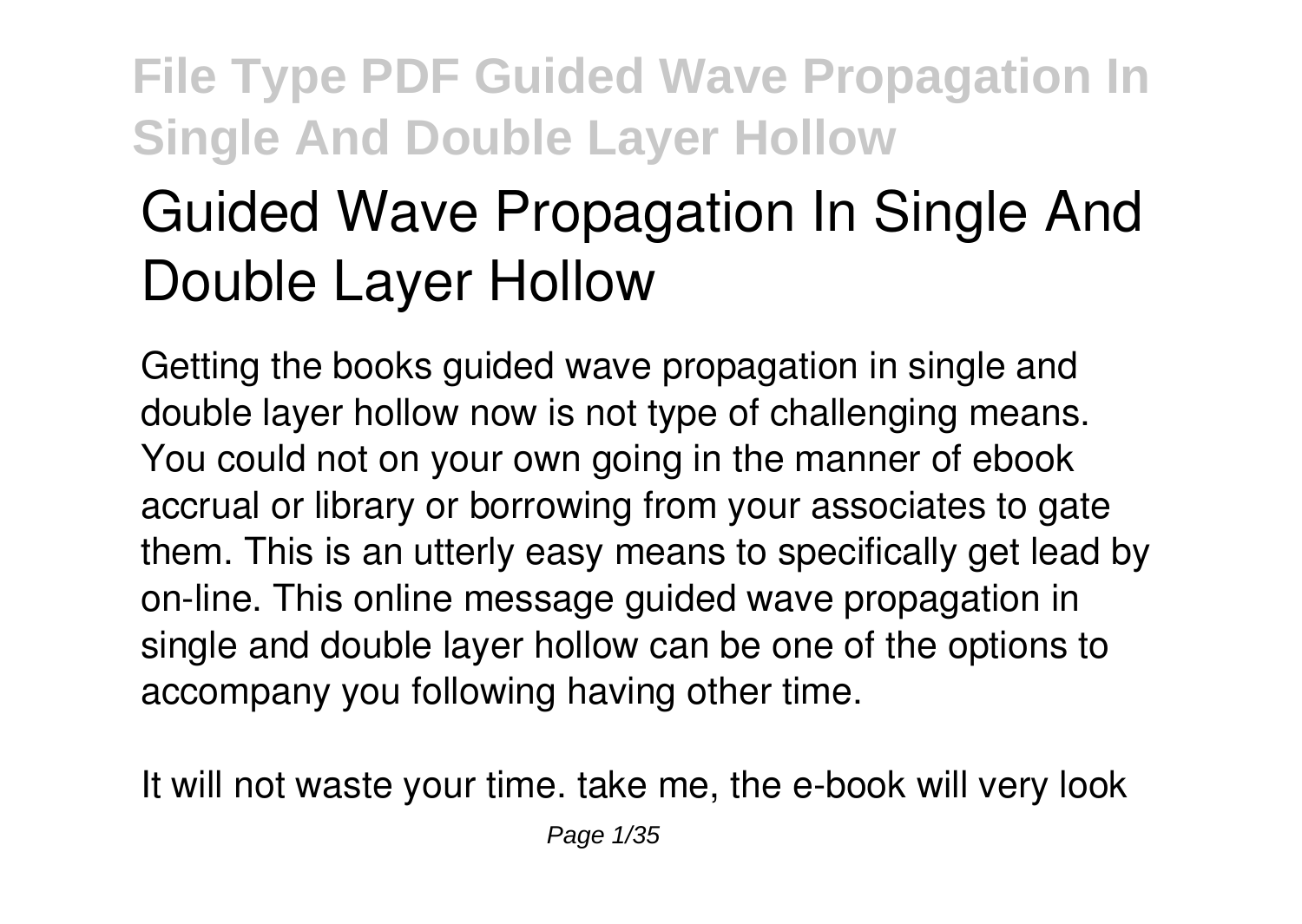you other issue to read. Just invest tiny get older to retrieve this on-line notice **guided wave propagation in single and double layer hollow** as competently as evaluation them wherever you are now.

ABAQUS tutorial | Lamb Wave Propagation Analysis | Explicit | BWEngineering ABAQUS tutorial : Part 2. Lamb Wave Propagation Analysis

Guided waves propagation method*6 An introduction to the dispersion of propagating waves*

Ultrasonic Guided Waves Propagation Simulation in Abaqus

Introduction to Guided Wave Inspection Theory and

Technology<del>Lamb Wave Propagation using Abagus ⊪Lore Via</del>

Web Ultrasonic Guided Wave Propagation in isotropic Page 2/35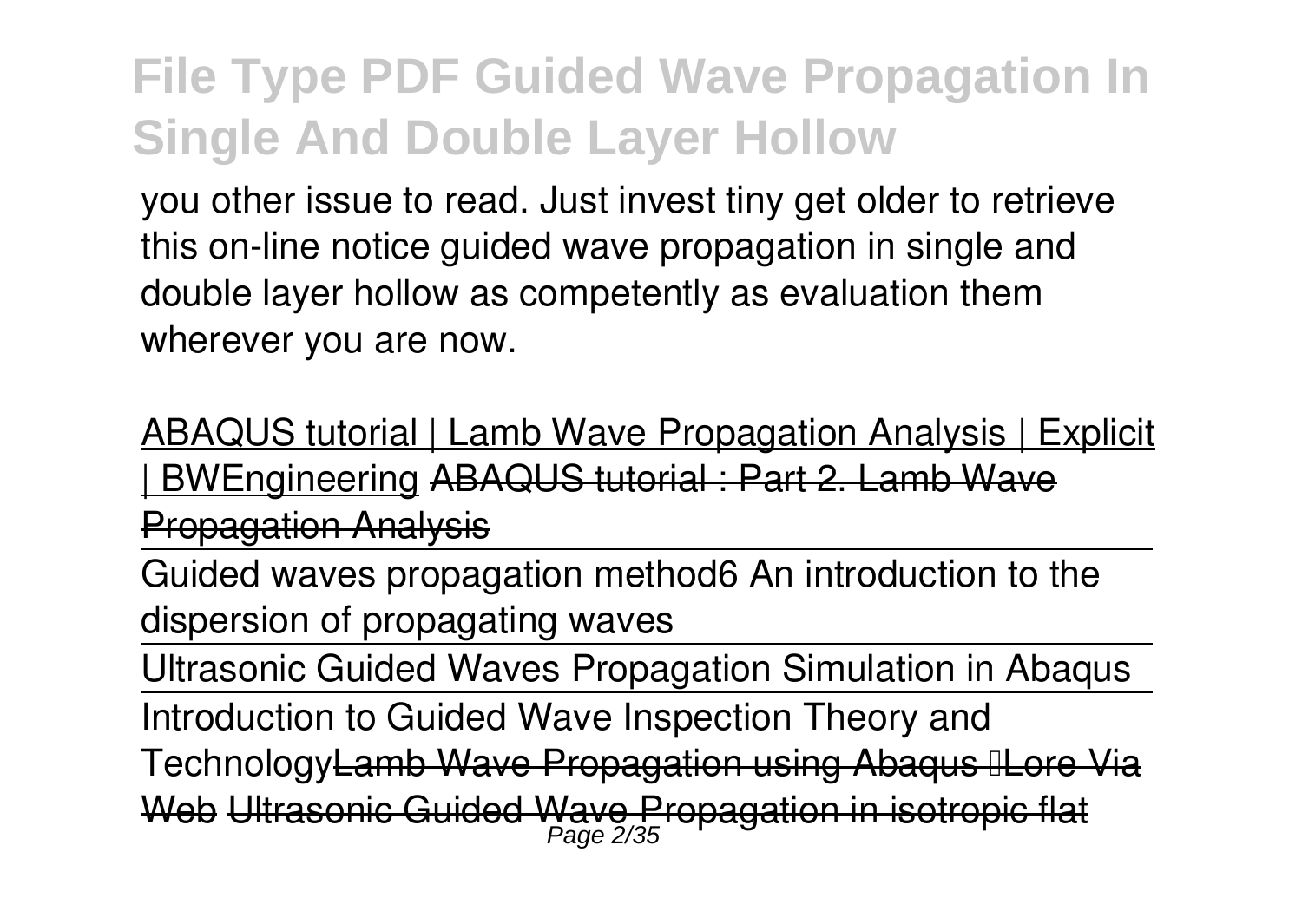plate. Guided wave propagation in thin plate *Guided wave Guided wave propagation in honeycomb sandwich panel Ultrasonic guided waves propagation in pipe (with defect) What is Surface Wave Propagation? Long range ultrasonic testing using Teletest Focus* Dispersion of an A0 Lamb Wave *Ultrasonic testing simulation using COMSOL Calculating dispersion relation of Lamb waves using COMSOL EM Waves*

Non-destructive testing (NDT) at TWI*Lec 12: Dispersion, Phase Velocity, Group Velocity | 8.03 Vibrations and Waves (Walter Lewin)*

Waveguide intro

```
how to generate wave in abagus | Crack detection using
Lamb waves in Abaqus CAE part 1<del>PZFlex - NDT: Lamb wave</del>
```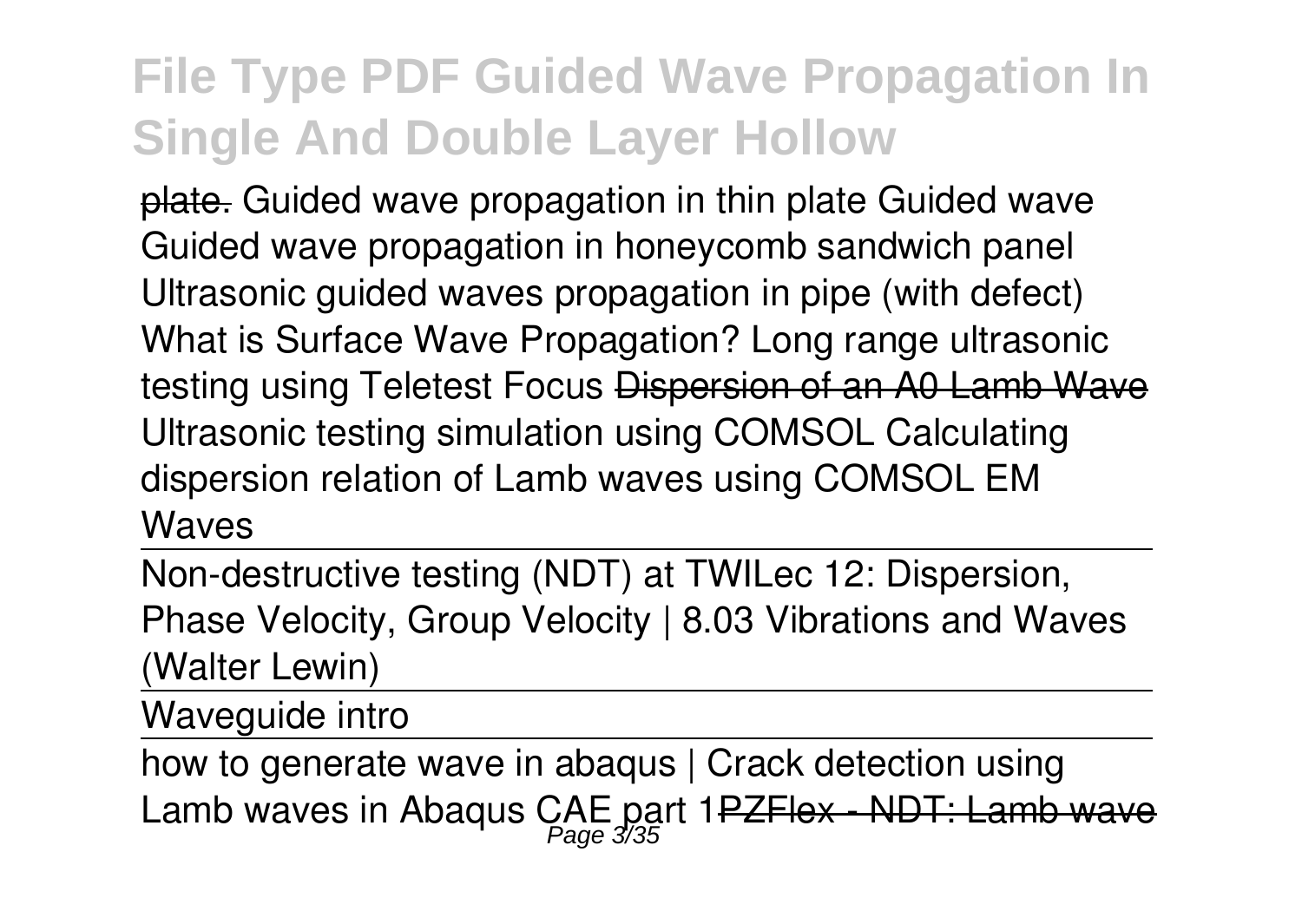#### propagation in plates

Wave Propagation in Rectangular Waveguide - Guided Waves - Electromagnetic Theory #Bisection #algorithm to plot #dispersion #curves of #lamb #waves Guided waves Electromagnetic Waves Propagation **Guided Wave Ultrasonic Inspection** Propagation of lamb wave Mod-05 Lec-17 Wave Propagation **Guided Wave Propagation In Single** Previous investigations of ultrasonic guided wave propagation in an elastic hollow cylinder and in an elastic hollow cylinder coated with a viscoelastic material have led to the development of inspection techniques for bare and coated pipes.

**Guided wave propagation in single and double layer hollow ...** Page 4/35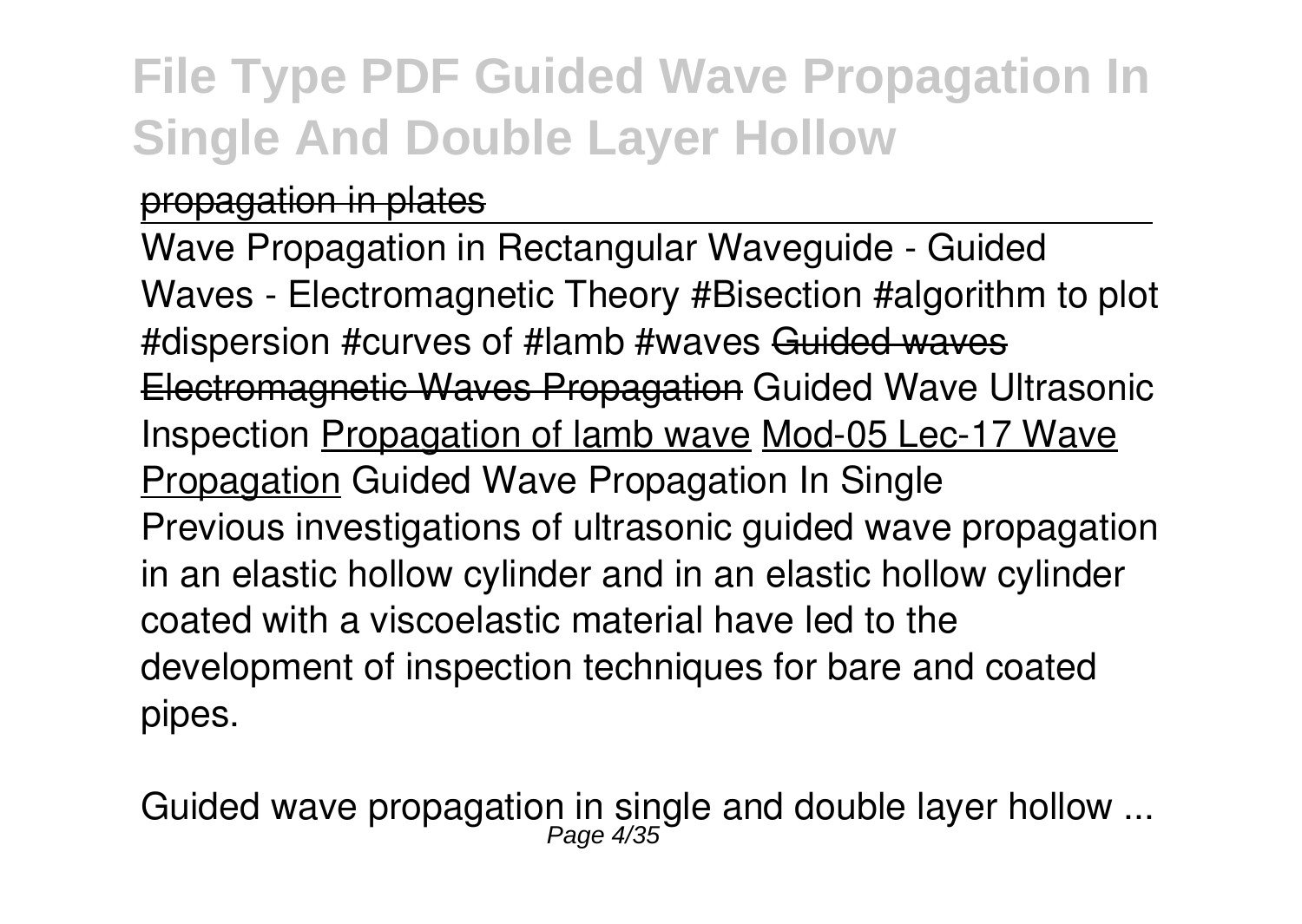Guided wave propagation in single and double layer hollow cylinders embedded in infinite media The Journal of the Acoustical Society of America 129, 691 (2011 ... Most of the pipes are buried in soil, leading to the significance of the study on the subject of quided wave propagation in pipes with soil influence.

**Guided wave propagation in single and double layer hollow ...** Guided wave propagation in single and double layer hollow cylinders embedded in infinite media. Jia H(1), Jing M, Joseph LR. Author information: (1)Department of Engineering Science and Mechanics, The Pennsylvania State University, University Park, Pennsylvania 16802, USA.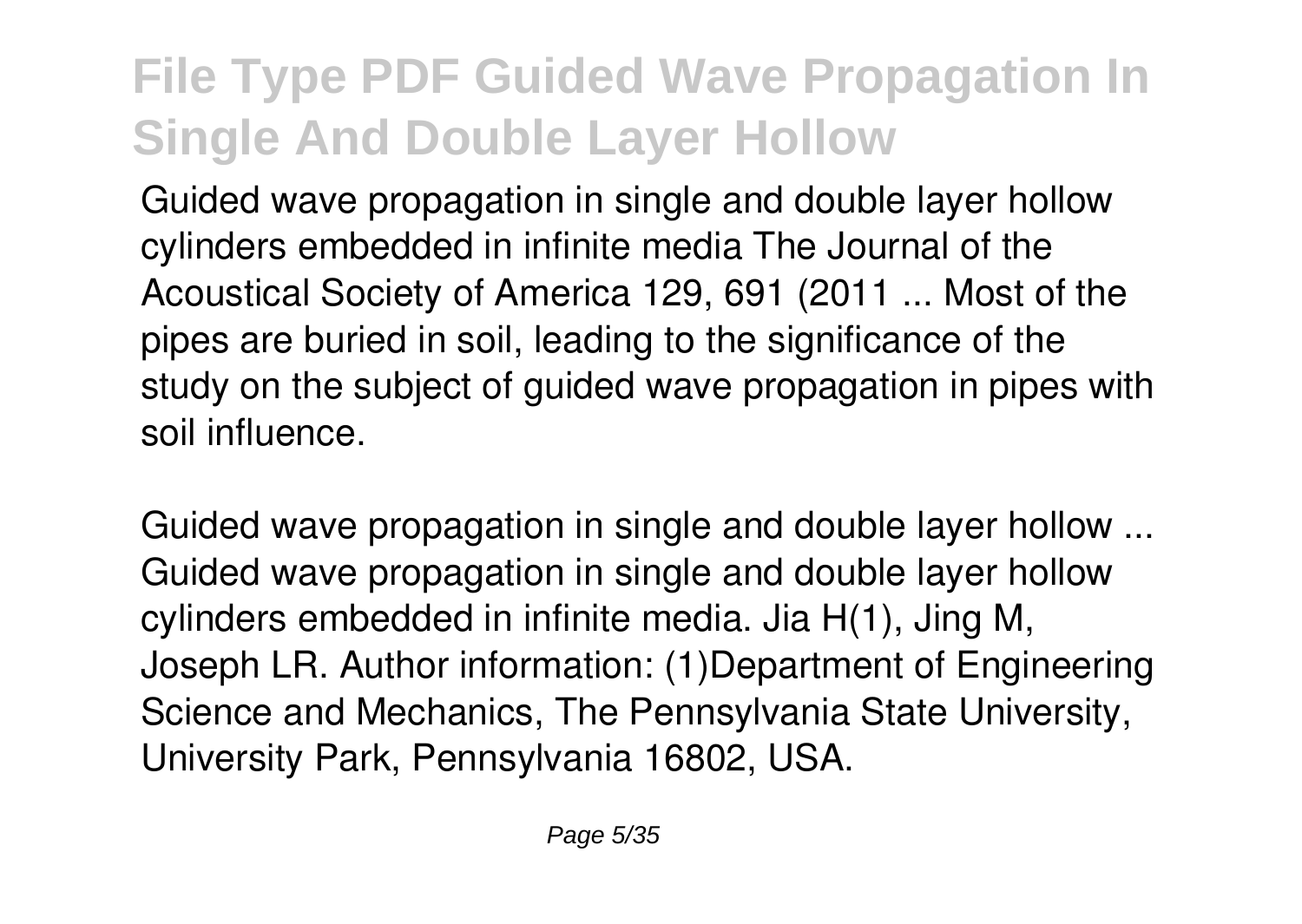**Guided wave propagation in single and double layer hollow ...** this on-line broadcast guided wave propagation in single and double layer hollow as capably as evaluation them wherever you are now. If you're looking for an easy to use source of free books online, Authorama definitely fits the bill. All of the books offered here are classic, well-written literature, easy to find and simple to read.

**Guided Wave Propagation In Single And Double Layer Hollow**

The rail is a highly directional structure and is extremely suitable for guided wave inspection. The guided wave-based method believes that rail damage can induce changes in propagation characteristics of the guided wave (reflected Page 6/35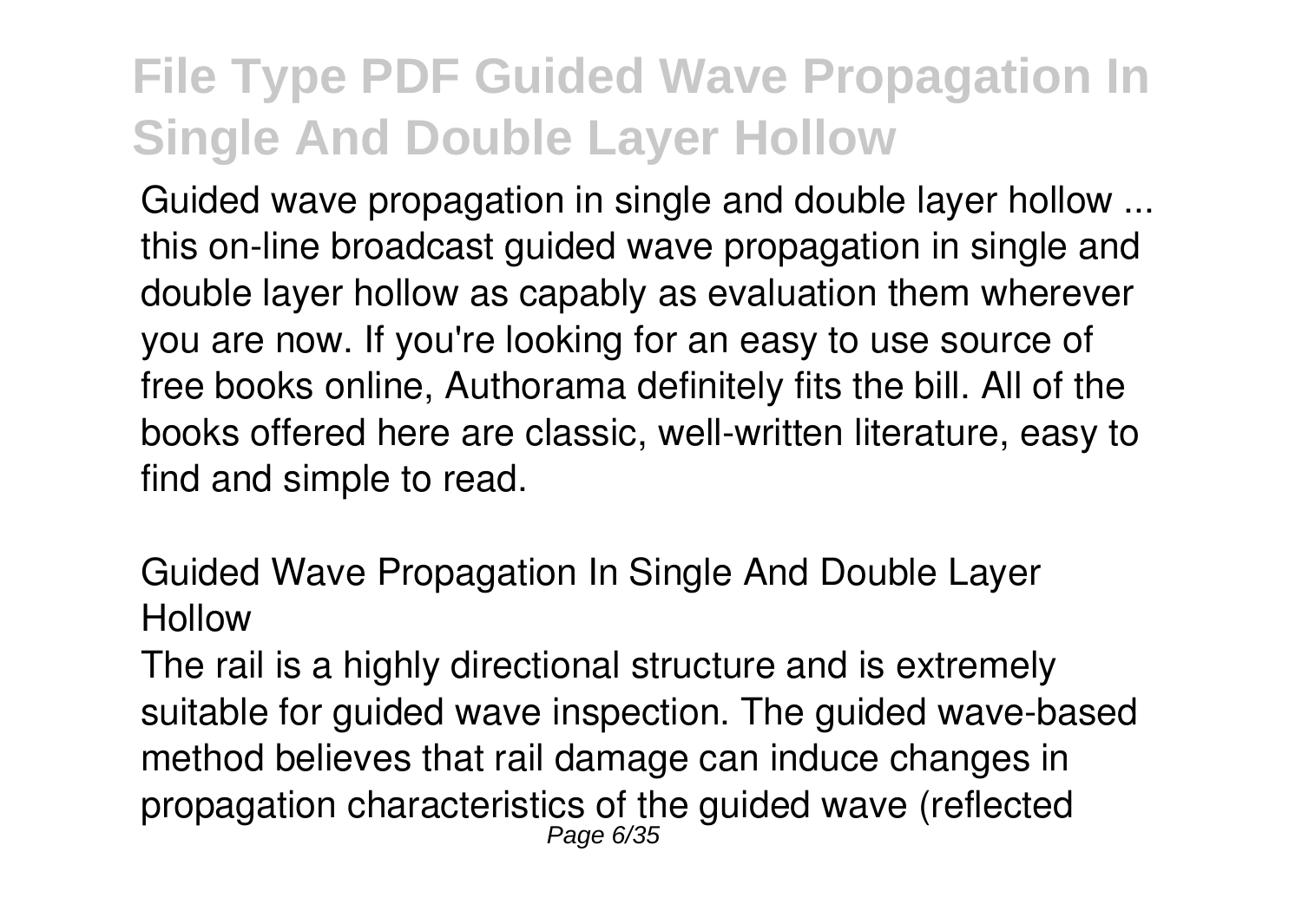wave, transmitted wave, energy, etc.) [507]. The excitation sensors are arranged on one side of the rail with the receiving sensors on the same side or the other side.

**Guided Wave Propagation for Monitoring the Rail Base** A very promising non-destructive approach is the guided wave propagation method. Long-range diagnostic capability of elastic waves makes them one of the most attractive tools for non-destructive evaluation (NDE) and structural health monitoring (SHM) systems.

**Guided Wave Propagation in Detection of Partial ...** Guided wave propagation in metallic and resin plates loaded with water on single surface . By Takahiro Hayashi and Page 7/35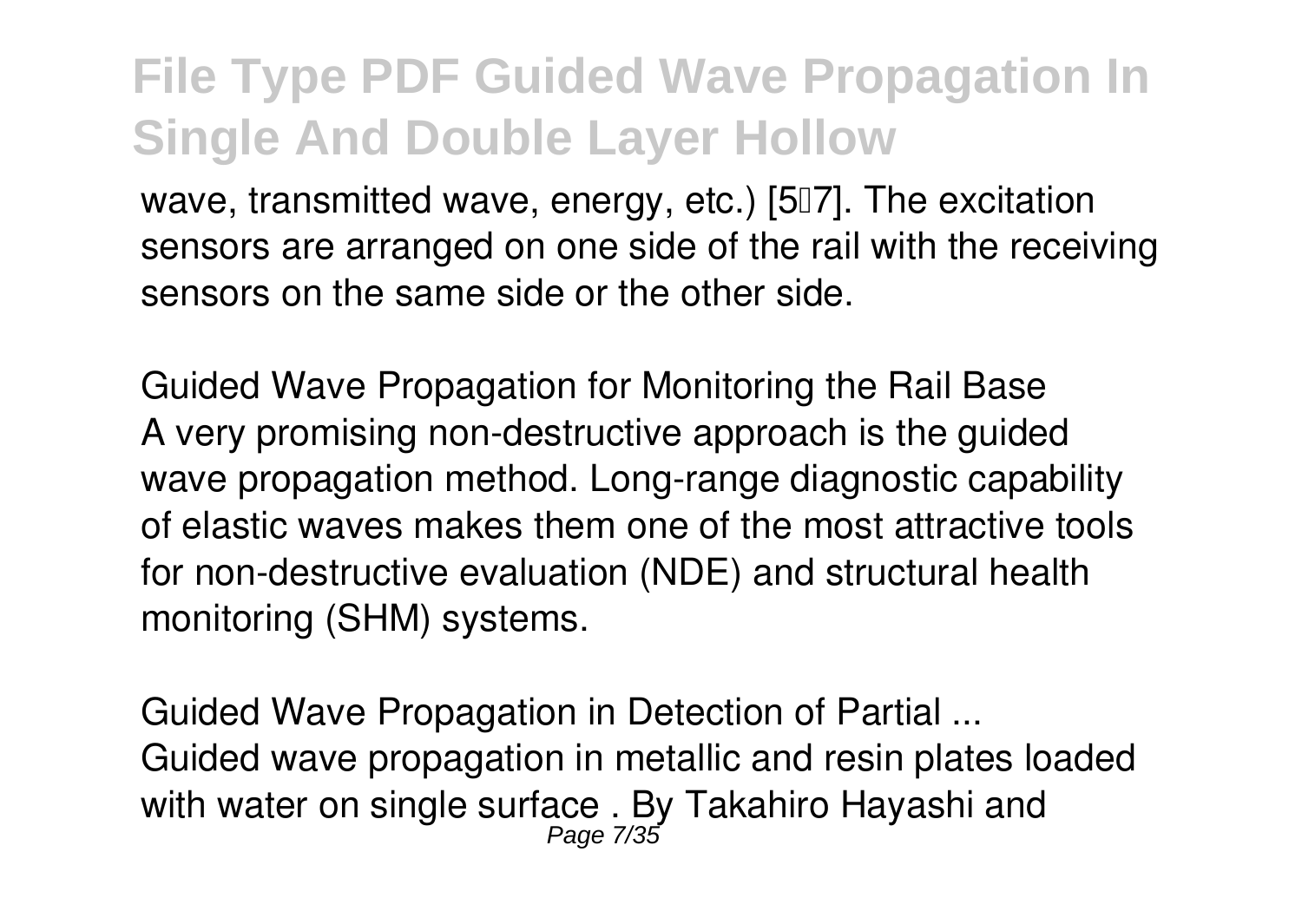Daisuke Inoue. Cite . BibTex; Full citation; Publisher: AIP Publishing LLC. Year: 2016. DOI identifier: 10.1063/1.4940475. OAI identifier: Provided by: MUCC (Crossref) ...

**Guided wave propagation in metallic and resin plates ...** Guided wave-based structural health monitoring (SHM) has been well studied in plate-like structures due to the ability of guided waves to propagate long distances with less energy loss and sensitivity to small defects in the structure. With guided wave SHM most of the methods used in conventional ultrasonics nondestructive evaluation including phased arrays can be implemented.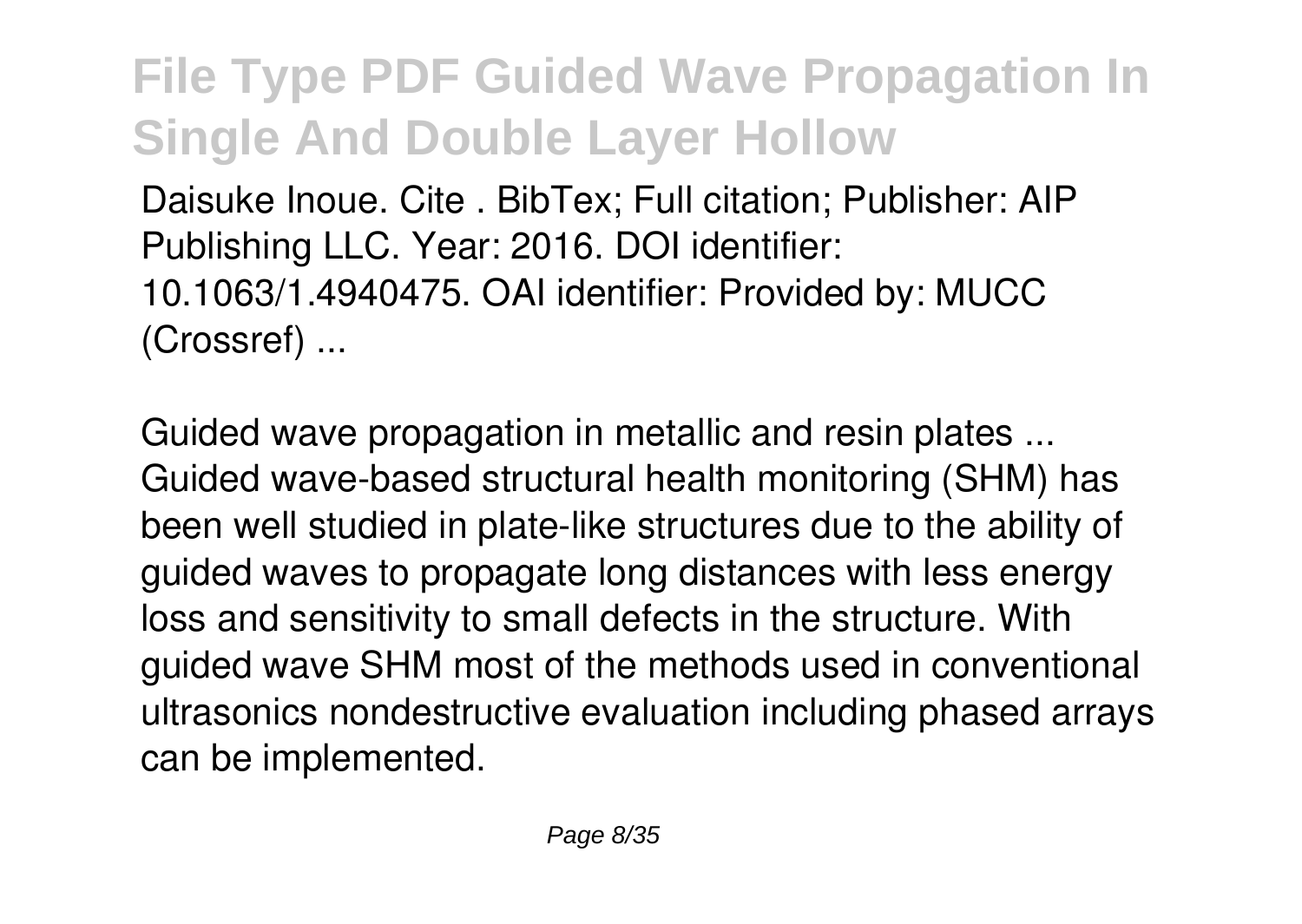**Guided Wave - an overview | ScienceDirect Topics** As the quided waves propagate through a heterogeneous zone the modal coefficients needed to describe the wavetrain vary with position, leading to interconversions between modes and reflection into backward travelling modes.

**Guided wave propagation in laterally varying media - I ...** Guided wave testing is a non-destructive evaluation method. The method employs acoustic waves that propagate along an elongated structure while guided by its boundaries. This allows the waves to travel a long distance with little loss in energy. Nowadays, GWT is widely used to inspect and screen many engineering structures, particularly for the inspection of metallic pipelines around the world. In some Page 9/35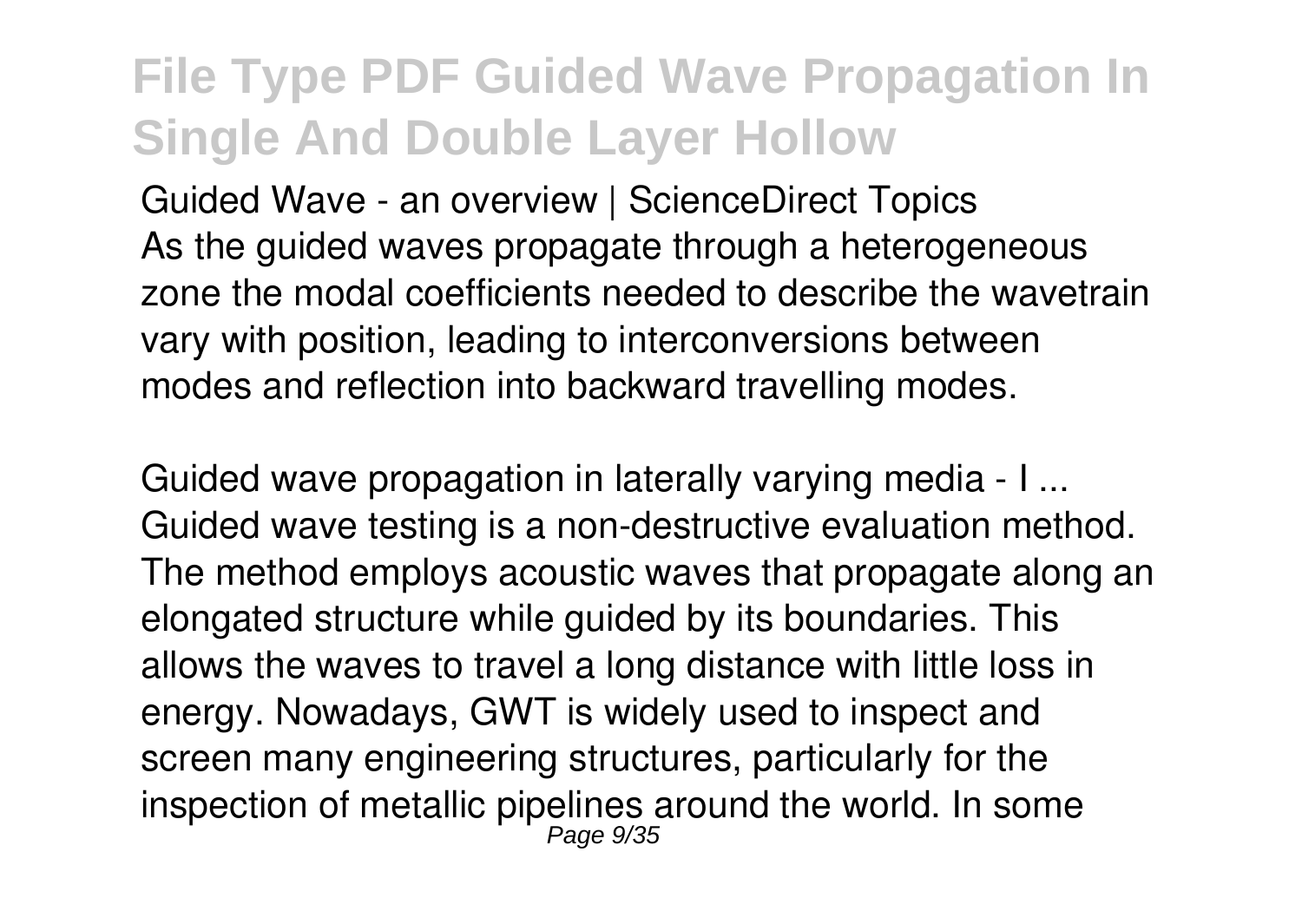cases, hundreds of meters can be inspected from a single location. There are also some applica

#### **Guided wave testing - Wikipedia**

The most common UT inspection techniques involve the use of bulk waves in which the boundaries of the structure are just reflectors that do not fundamentally change the mode of propagation. Bulk waves only have two modes; longitudinal and shear, and are typically used to inspect areas near the transducer. Guided Wave (GW) testing on the other hand is a technique in which the ultrasonic waves propagate through the boundaries of a structure, and these boundaries actively affect the mode of ...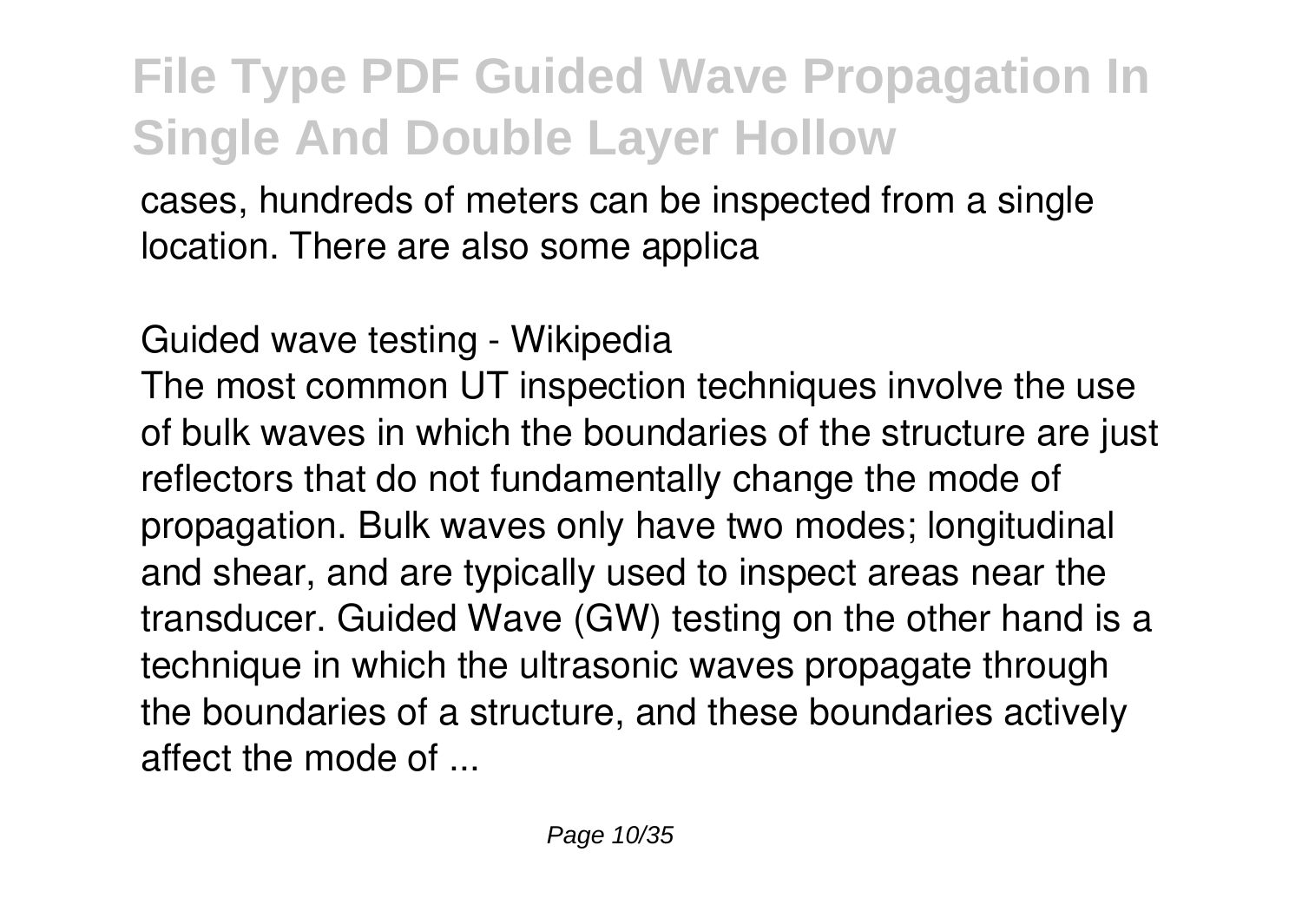**Guided Waves: Innerspec's UT Inspection Techniques** Characteristics of the guided wave propagation in the train axle are systematically investigated in this study, so as to explore guided wave based structural health monitoring (SHM) method for this kind of structure. Piezoelectric patches are used as actuator to excite waves in the axle.

Guided wave propagation in high<sup>[speed</sup> train axle and ... Meantime p, q are depending on refractive index and freespace wave number p 2 = n 1 2 k 0 2 – β 2, q 2 = β 2 – n 2 2 k 0 2, *a* is a propagation constant. For certain values of parameters k 0, a, n we can find propagation constant  $\mathbb I$  n m for a given n and m. Every  $\mathbb I$  n m corresponds to one possible propagation mode.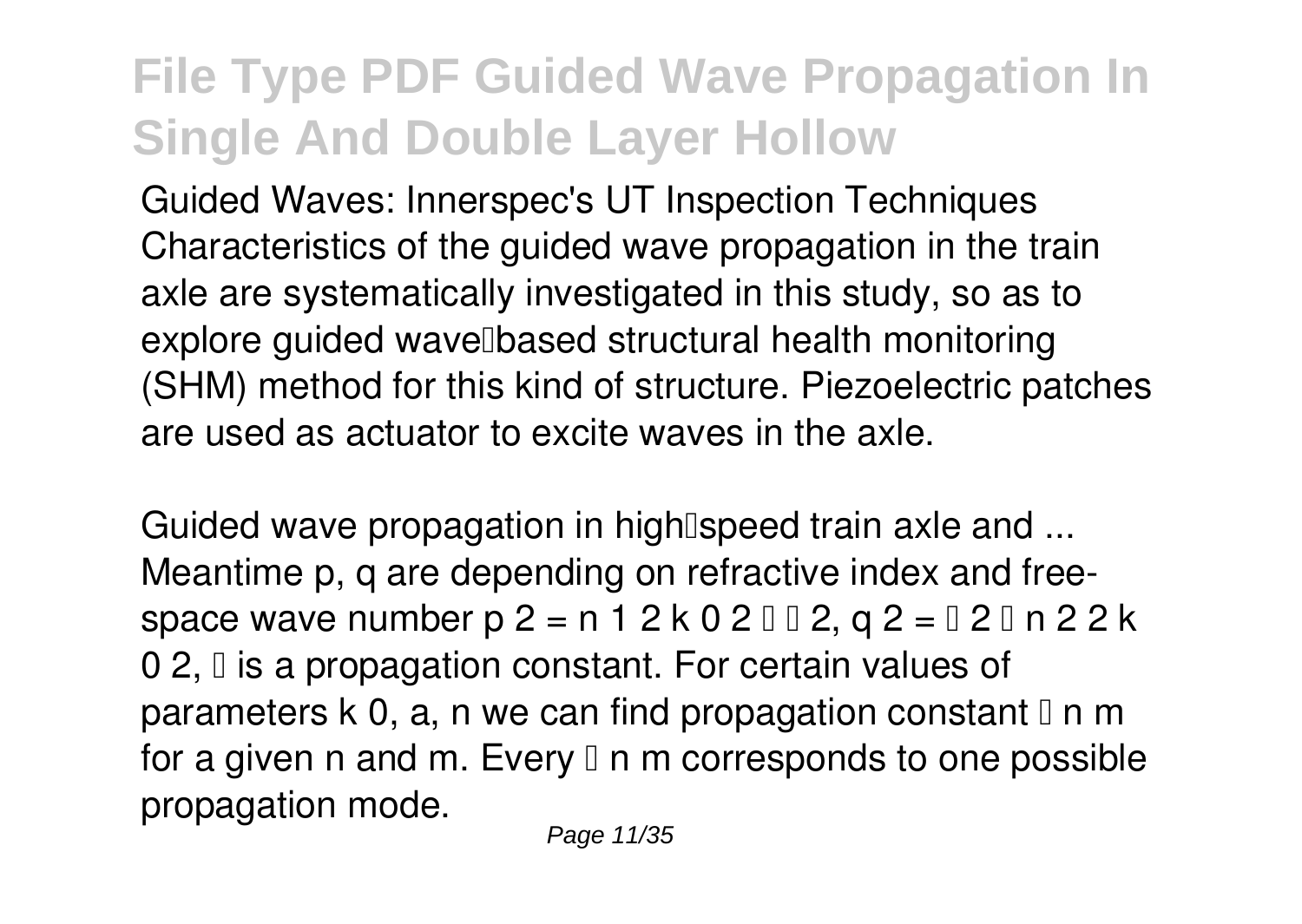**What is mode propagation in optical fiber?**

Abstract Guided stress waves are considered one of the most efficient and reliable techniques that provide sufficient quantitative and qualitative assessment. In this study, we focused on scrutinizing the propagation behavior of guided waves in western white pine timber poles, experimentally, and numerically using COMSOL Multiphysics.

**Understanding the guided waves propagation behavior in ...** Our previous papers reported dispersion curves for leaky Lamb waves in a water-loaded plate and wave structures for several typical modes including quasi-Scholte waves [1,2]. The calculations were carried out with a semi-analytical finite Page 12/35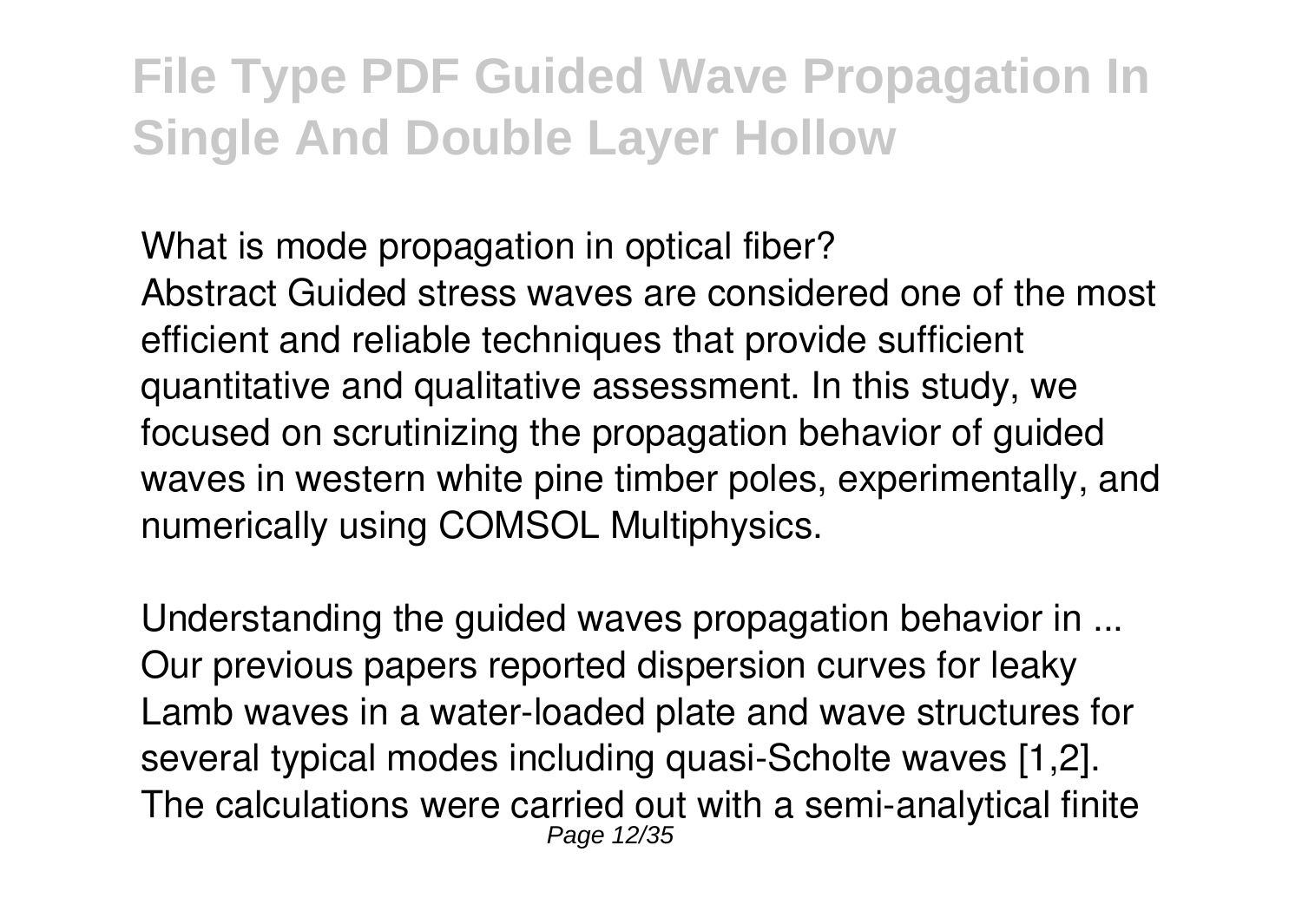element (SAFE) method developed for leaky Lamb waves. This study presents SAFE calculations for transient guided waves including time-domain waveforms and ...

**Guided wave propagation in metallic and resin plates ...** The previous equations provide a general formalism for studying wave propagation in optical fibers. In practice, it is convenient to use a single field variable E. By taking the curl of the first equation and using the others, we obtain. where the velocity of light c is defined as  $c = (0 \ 0 \ 0) -1/2$ .

**Wave Propagation in Step-Index Fibers II Fosco Connect** Guided wave propagation in buried pipe is quite challenging since the soil layer is basically a semi-infinite space<br><sup>Page 13/35</sup>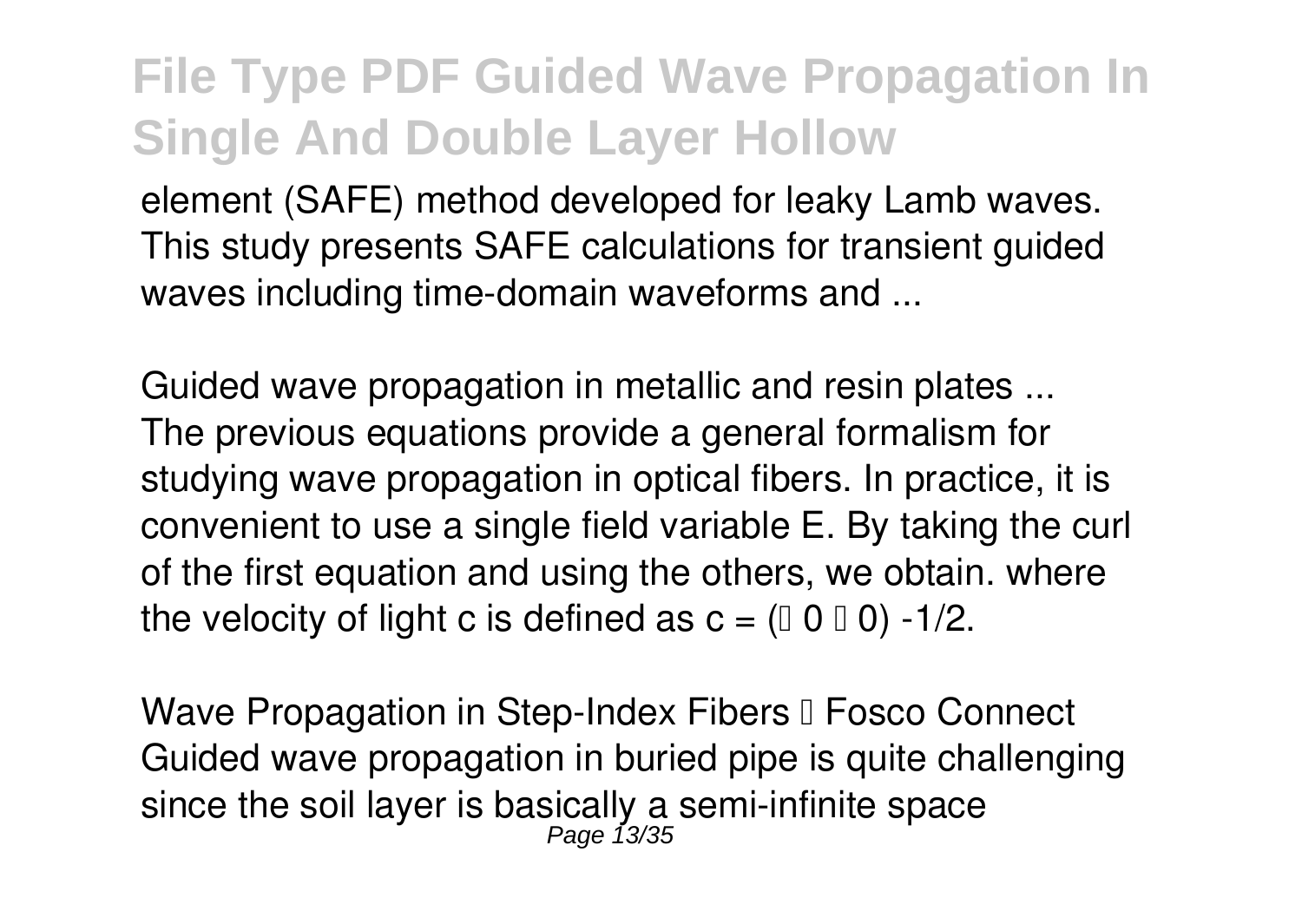compared with a pipe wall. A hybrid Semi-Analytical Finite Element method is applied to the buried pipe in this study.

**The Pennsylvania State University GUIDED WAVE PROPAGATION ...**

A waveguide is a structure that guides waves, such as electromagnetic waves or sound, with minimal loss of energy by restricting the transmission of energy to one direction. Without the physical constraint of a waveguide, wave amplitudes decrease according to the inverse square law as they expand into three dimensional space. There are different types of waveguides for different types of waves. The original and most common meaning is a hollow conductive metal pipe used to carry high frequency ra Page 14/35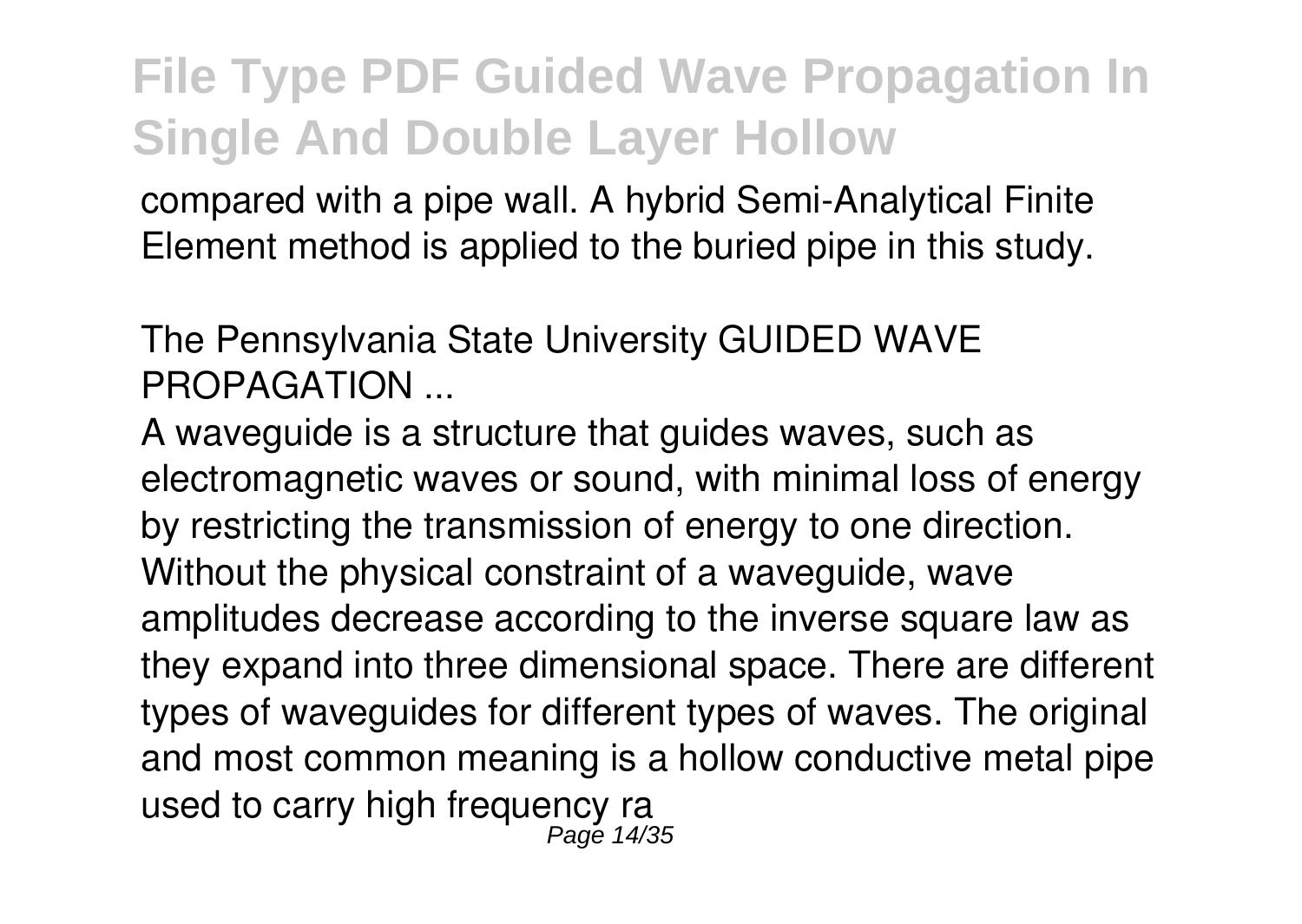#### **Waveguide - Wikipedia**

To ensure that the wave propagation can be simulated by the finite element method correctly, the mesh number within a wavelength is typically set to 20, i.e., Lmax =  $\text{Imin}$  /20, where Lmax is the maximum element length, and  $\mathbb I$ min is the shortest wavelength.

This book has grown out of a need for a beginning graduate level text which emphasizes the unifying concepts of the field Page 15/35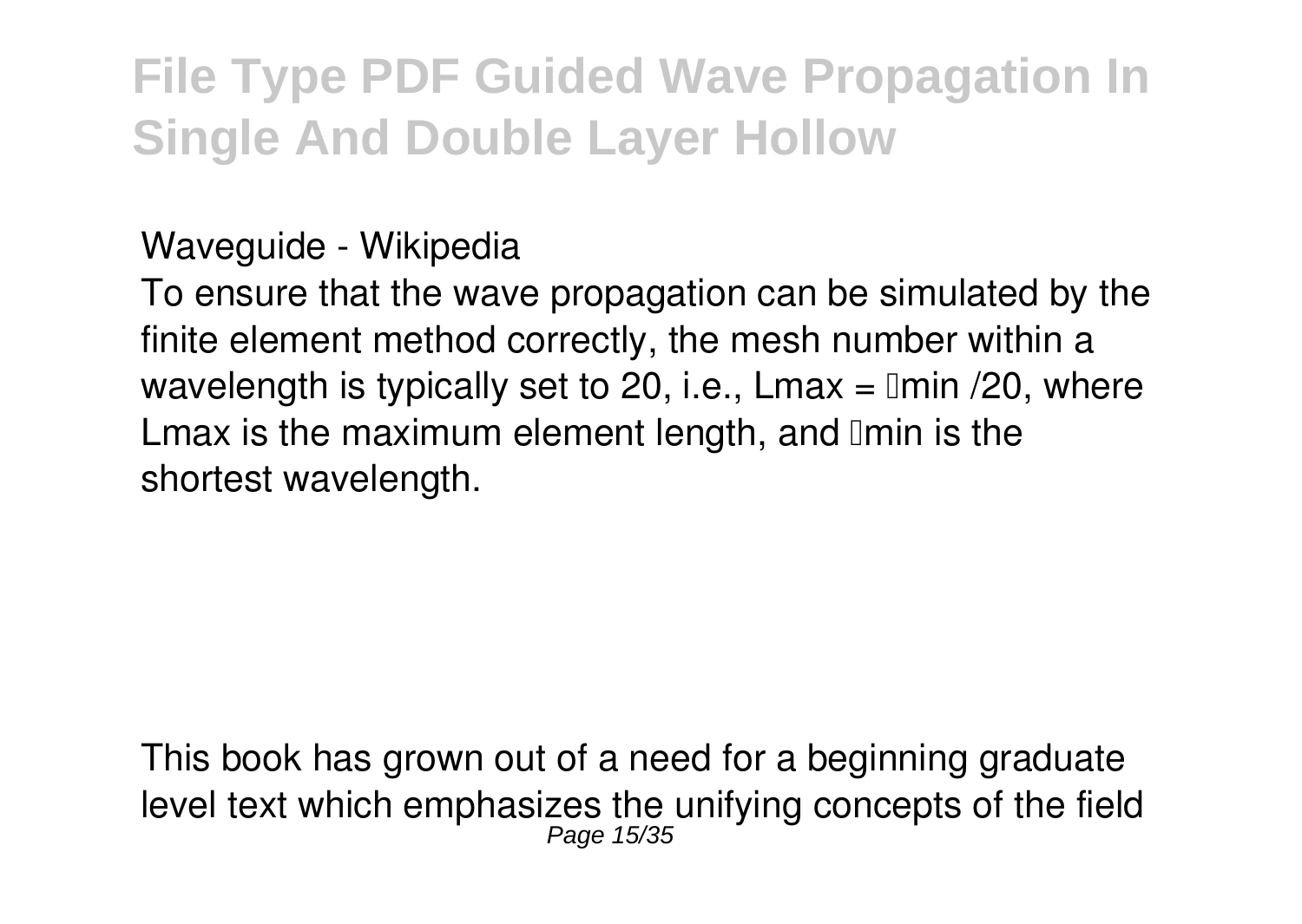of guided wave optics. Over the past twenty years, progress in this field has been so rapid, and therefore so helter-skelter, that it is hard, even for the fully involved practitioner no less the aspiring student, to see the unifying concepts. As will be discussed more fully below, there are at present quite a number of texts in the guided wave area. These texts vary in nature from the popular treatise to the voluminous scholarly work. I know of none, however, that treats the waveguide, semi conductor laser, fiber and fiber component, and integrated optic component all on equal footing using the forms of Maxwell's equations in polarizable media and coupled forms of Maxwell's equations as unifying tools. This book emphasizes basic concepts, yet is quantitative in nature and contains numerous applications. The book is designed to Page 16/35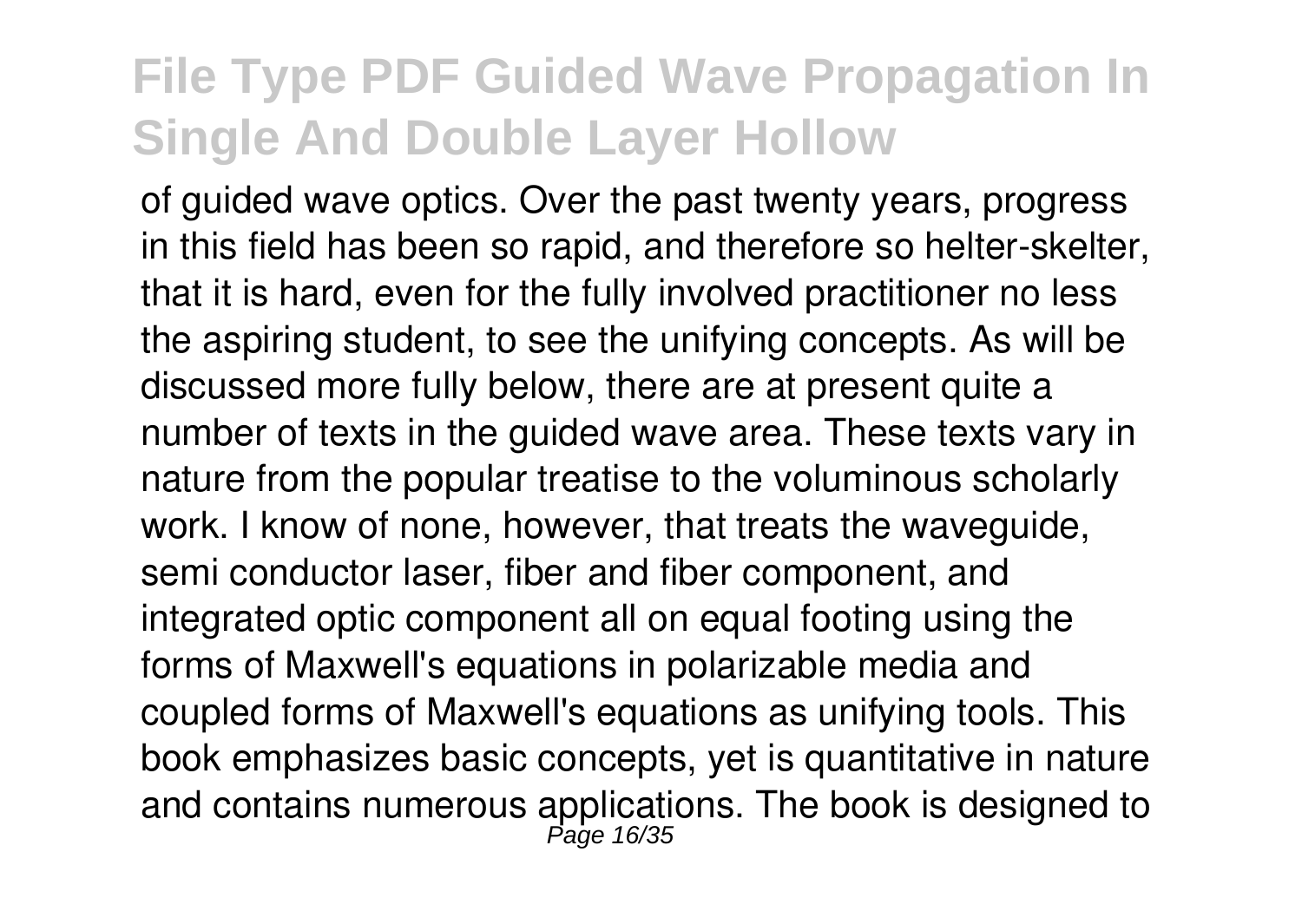be used by the beginning graduate student or the professional who needs to review or catch up on the basics. Here at the University of Colorado, this text is generally used for a follow-up course to one in Physical Optics. The Physical Optics text employed, also written by the present author, primarily includes material which should be familiar to students with a strong background in optics or practitioners of guided waves.

Guided wave inspection of pipelines is an important and growing area of Non-Destructive Evaluation (NDE). This technique can be used for remote inspection or monitoring of buried pipelines, or pipelines with insulation. Guided waves are sensitive to flaws such as corrosion pits and cracks. They Page 17/35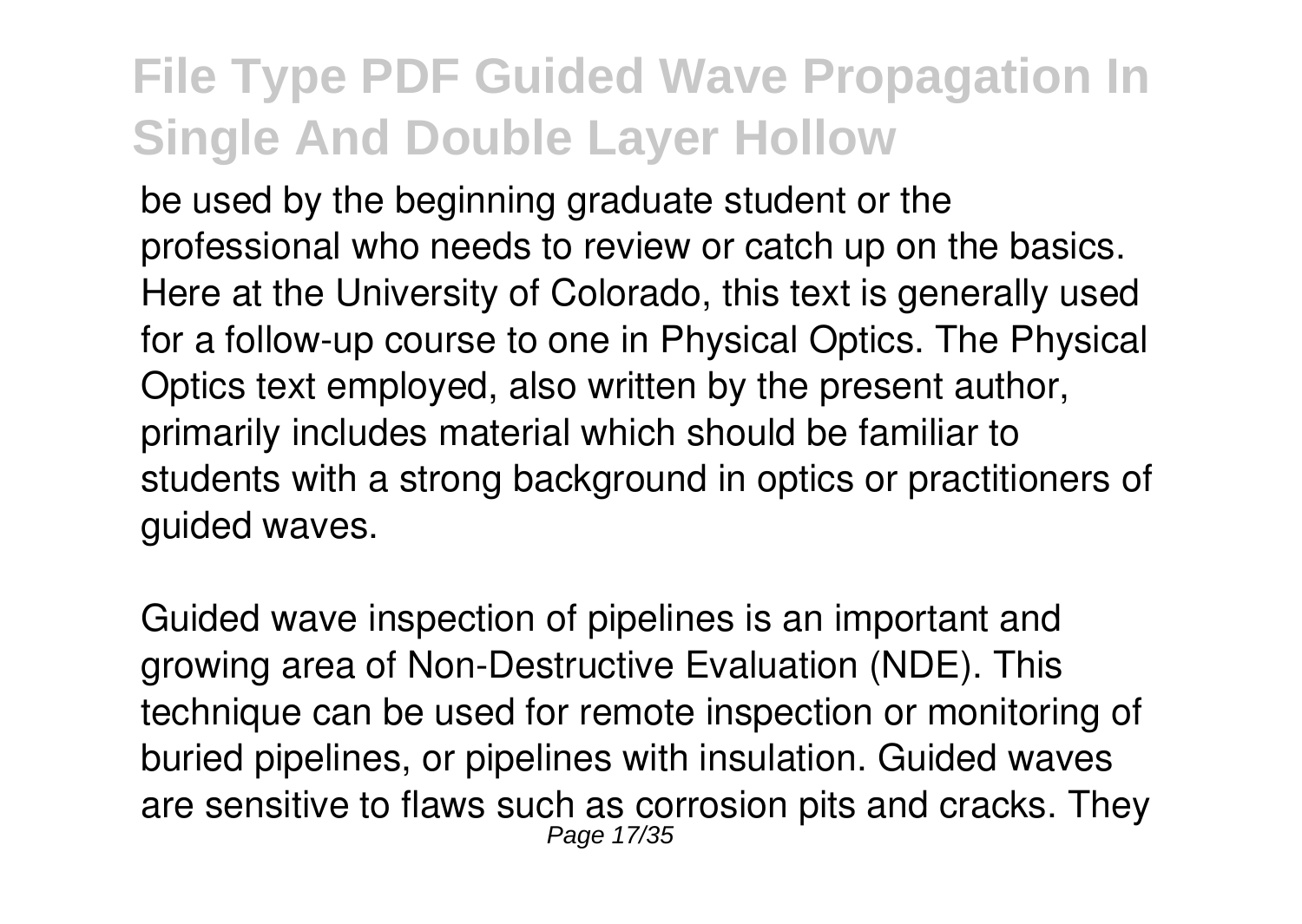can be used to locate flaws existing on either the outer or the inner surface of a pipe. Guided wave energy focusing can be performed to concentrate guided wave energy at particular combinations of circumferential and axial locations in straight pipes. When it can be used, this practice enhances the circumferential resolution of defects. Elbows in a piping system are sufficiently disruptive to guided wave energy that the focusing methods used in practical inspections of straight pipe have not been extended to the region beyond an elbow. Counter-intuitively, elbows with a 45 degree bend are more harmful to guided waves than those with a 90 degree bend. A simple and elegant explanation for this phenomenon is provided in this dissertation. Theoretical advancements to guided wave physics propagating around an elbow have<br>Page 18/35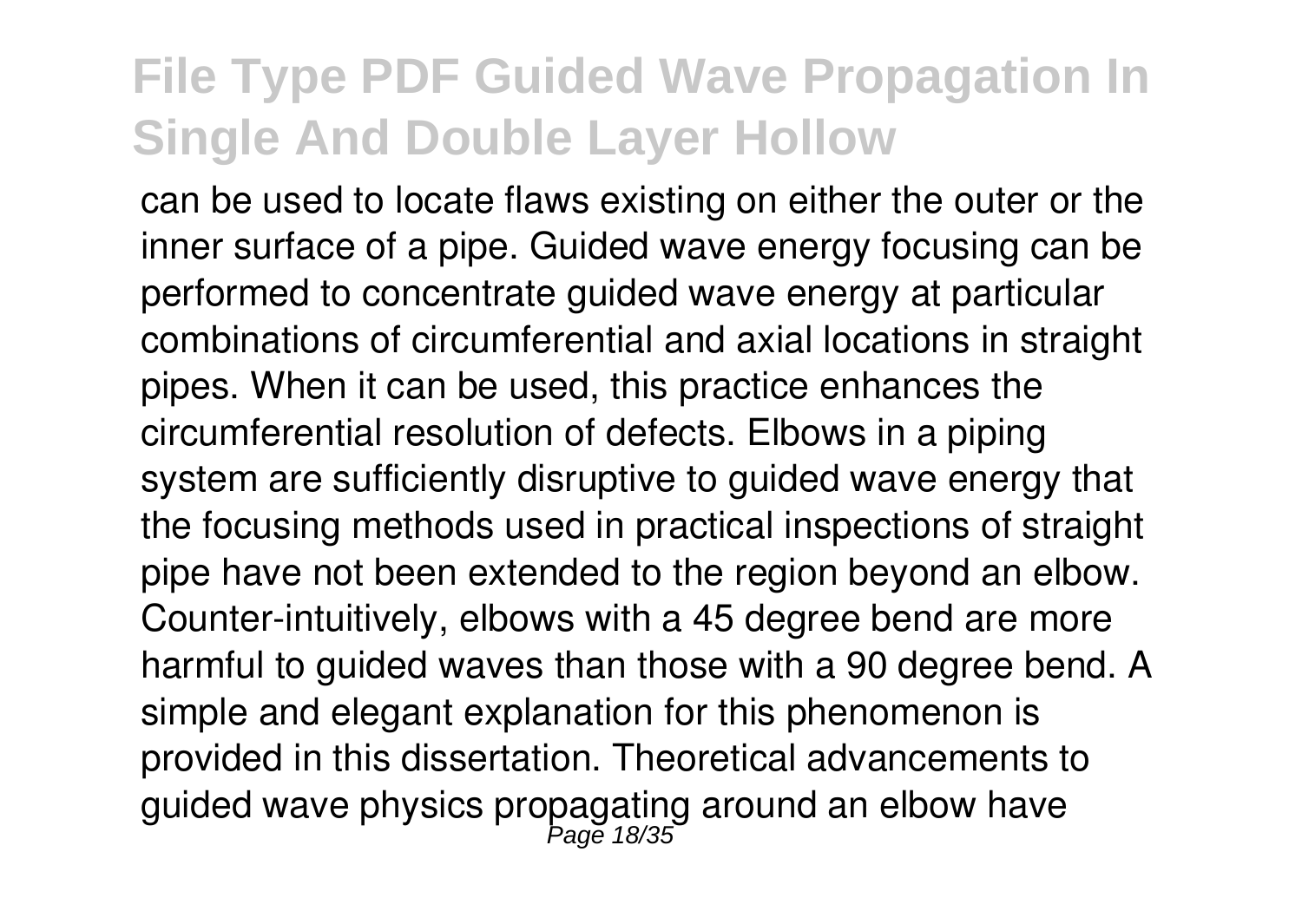tended to be few and slow. This is at least partly due to the complexity of the mathematics involved in the conventional description of guided wave mechanics. Parametric focusing for pipes with bends has not been previously possible as it is for straight sections of pipes. While some techniques such as time-reversal mirrors and blind finite-element-method modeling have existed for focusing beyond elbows, these techniques have been limited and largely of academic value. Also, the understanding of wave behavior in a pipe elbow has in the past been generally unclear. Consequently, signal interpretation has also been very limited for guided waves initiating in, or returning from, the far side of an elbow. A new approach to understanding guided wave propagation is developed in this work. This understanding consists of the Page 19/35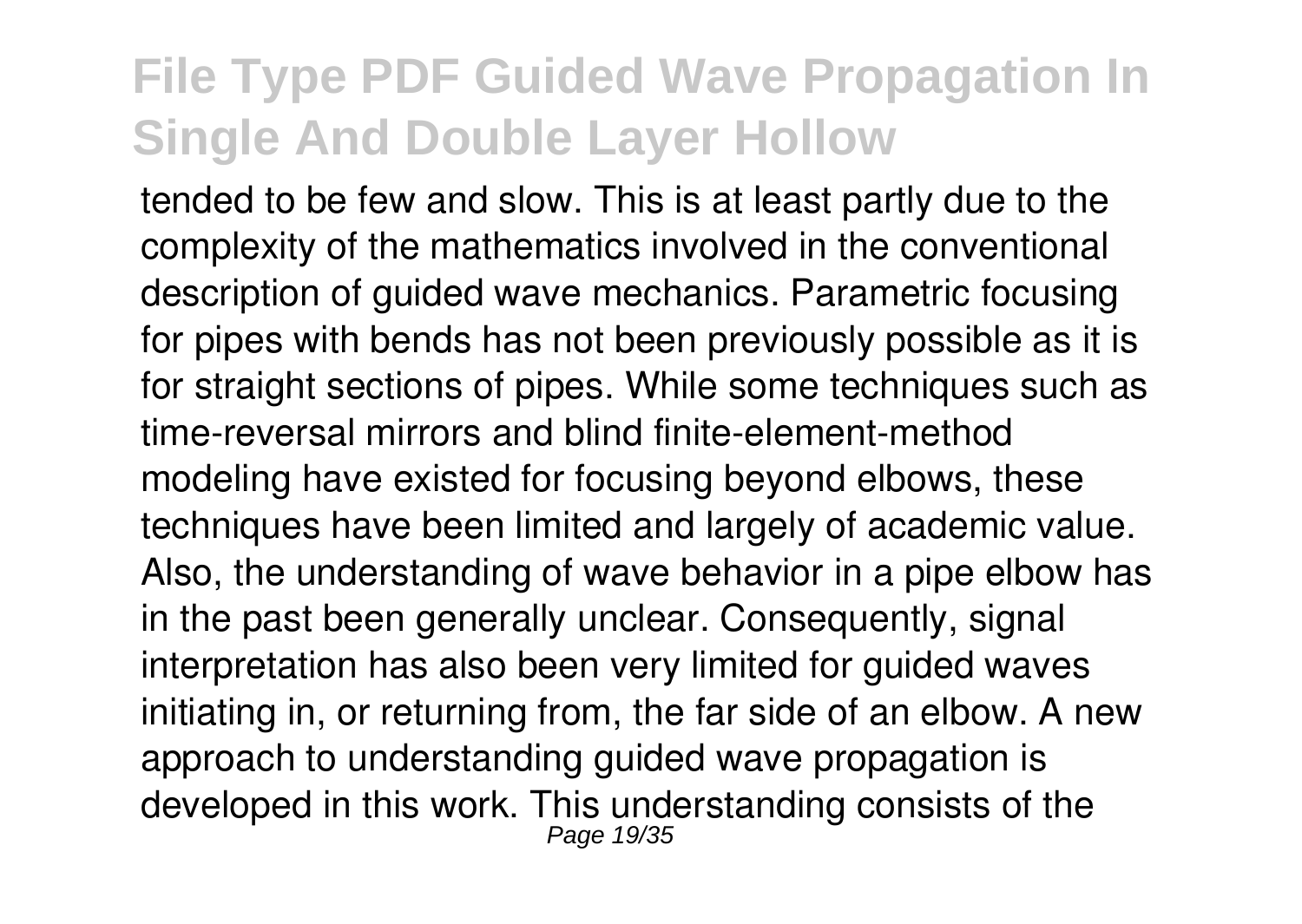idea that the pathway a guided wave will take across a waveguide can be predicted from the geometric features of the waveguide and a set of initial conditions pertaining to the wave. One such feature is the geometric cross-section in which the wave is propagating. This cross-section refers to a plane that contains both the propagation direction of the wave and the coinciding surface normal of one of the boundaries guiding the wave. Thinking of guided waves from this perspective enables a clear answer to some important questions about wave propagation beyond an elbow that have not been effectively answered before. For example, before this work, it was not understood if and when full guided wave coverage exists in a pipe beyond an elbow. This new thinking also enables the calculation of the elbow transfer Page 20/35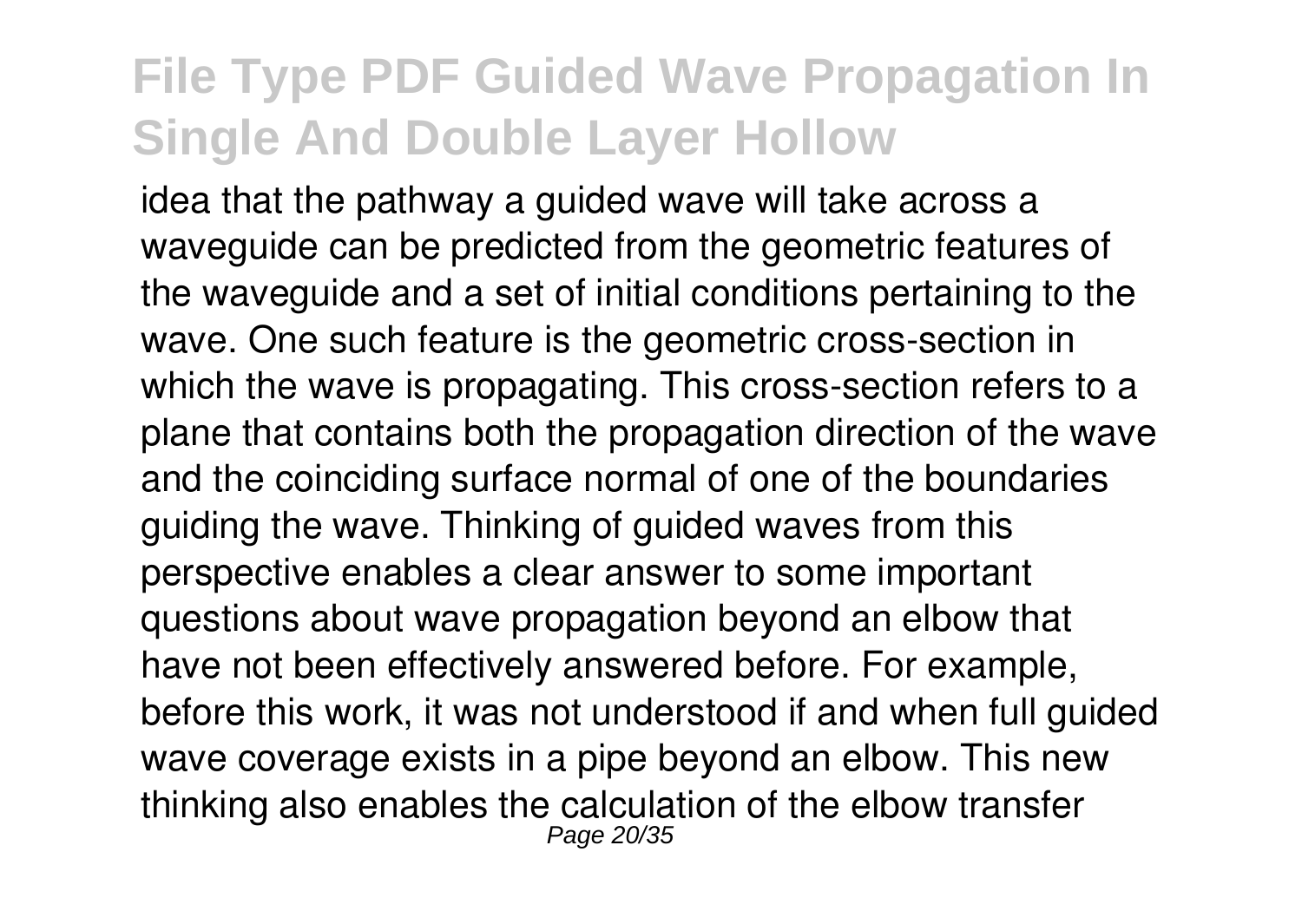function--the mapping of guided wave energy impinging on an elbow to the configuration it will have on the other side of the elbow. Each of these examples separately represents significant practical advancements in the guided wave community. The new approach also introduces a forward focusing model for controlling and focusing guided wave energy in pipe sections in and beyond an elbow. It is believed that this is the first such forward-oriented apparatus for controlling guided wave energy beyond an elbow. It is expected that this will be of great practical consequence. In addition to these specific benefits, it is anticipated that this dissertation will serve as a foundation for a good deal of future work and contributions to guided wave understanding and non-destructive testing equipment.<br>Page 21/35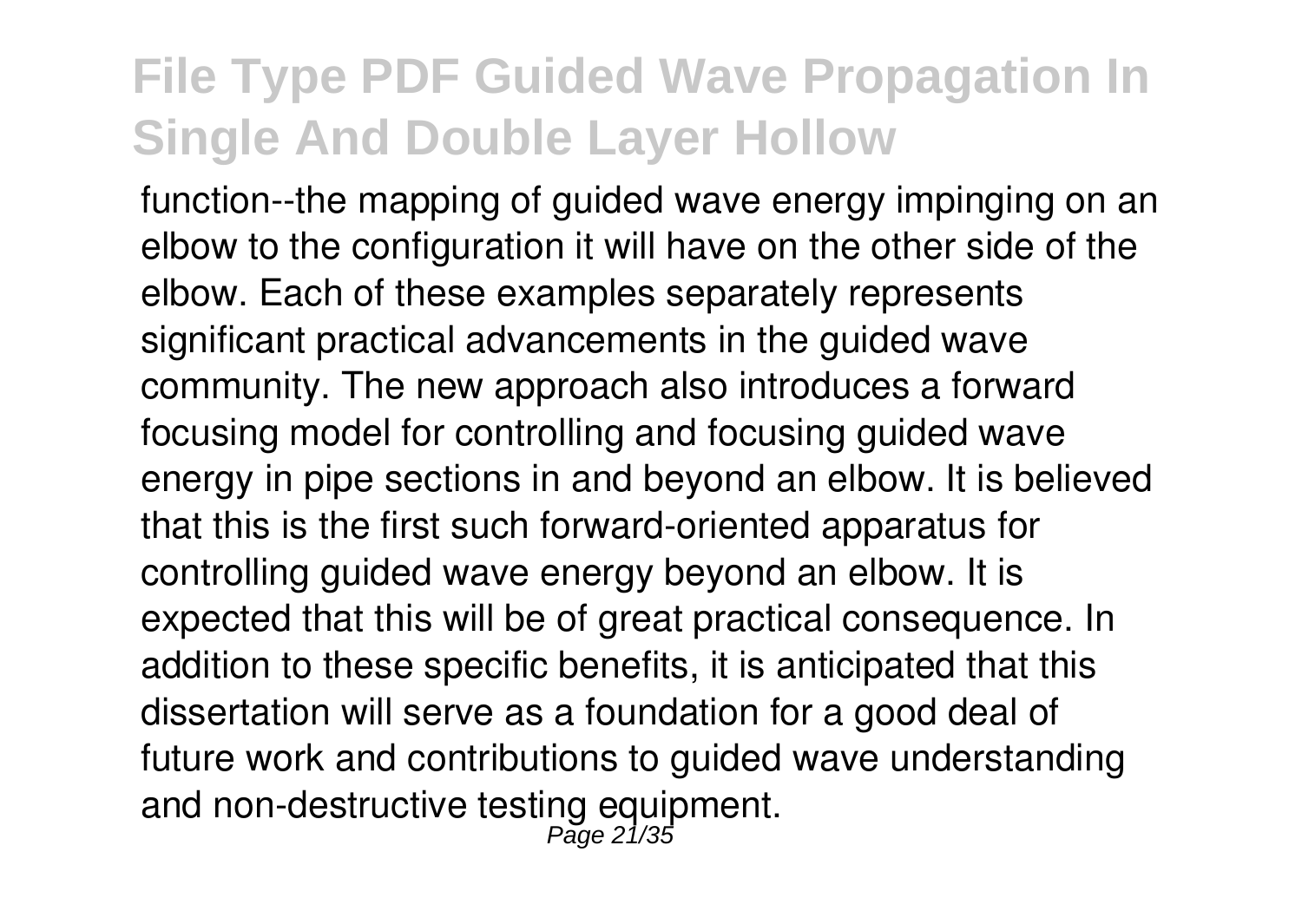Understanding and analysing the complex phenomena related to elastic wave propagation has been the subject of intense research for many years and has enabled application in numerous fields of technology, including structural health monitoring (SHM). In the course of the rapid advancement of diagnostic methods utilising elastic wave propagation, it has become clear that existing methods of elastic wave modeling and analysis are not always very useful; developing numerical methods aimed at modeling and analysing these phenomena has become a necessity. Furthermore, any methods developed need to be verified experimentally, which has become achievable with the advancement of measurement methods utilising laser vibrometry. Guided Waves in Page 22/35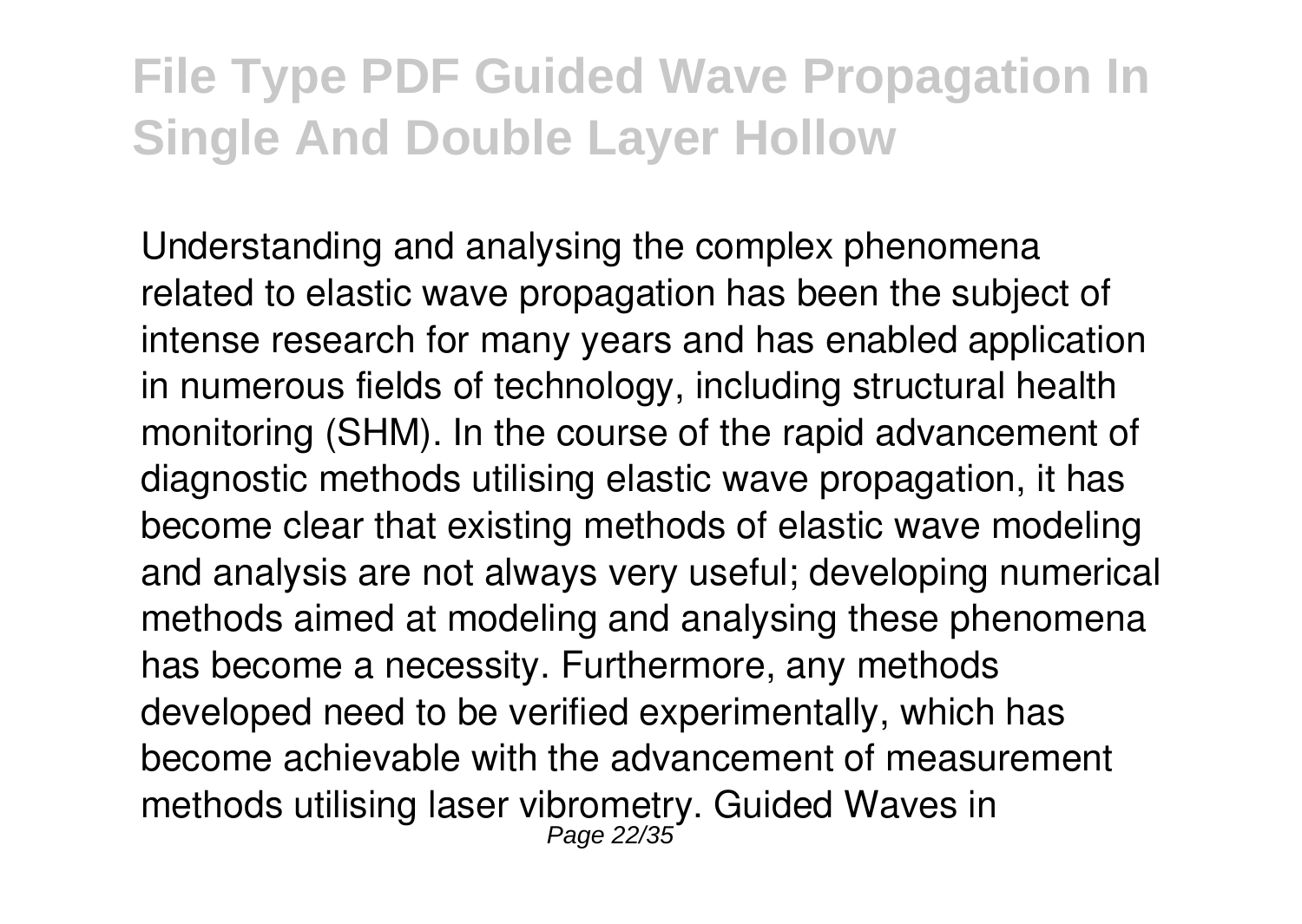Structures for SHM reports on the simulation, analysis and experimental investigation related propagation of elastic waves in isotropic or laminated structures. The full spectrum of theoretical and practical issues associated with propagation of elastic waves is presented and discussed in this one study. Key features: Covers both numerical and experimental aspects of modeling, analysis and measurement of elastic wave propagation in structural elements formed from isotropic or composite materials Comprehensively discusses the application of the Spectral Finite Element Method for modelling and analysing elastic wave propagation in diverse structural elements Presents results of experimental measurements employing advanced laser technologies, validating the quality and correctness of the<br>Page 23/35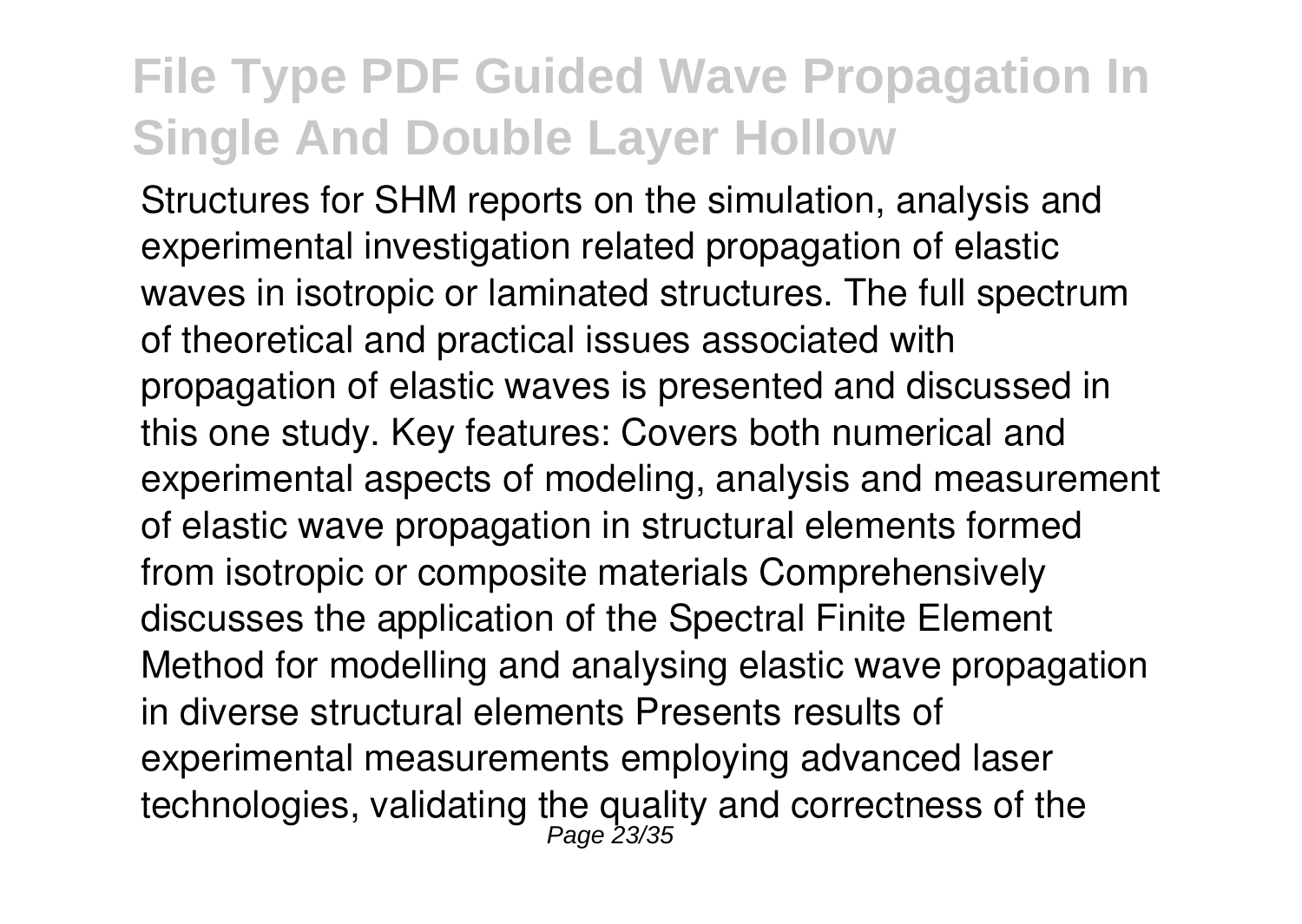developed numerical models Accompanying website (www.wiley.com/go/ostachowicz) contains demonstration versions of commercial software developed by the authors for modelling and analyzing elastic wave propagation using the Spectral Finite Element Method Guided Waves in Structures for SHM provides a state of the art resource for researchers and graduate students in structural health monitoring, signal processing and structural dynamics. This book should also provide a useful reference for practising engineers within structural health monitoring and non-destructive testing.

The propagation of ultrasonic guided waves in solids is an important area of scientific inquiry, primarily due to their practical applications for nondestructive characterization of Page 24/35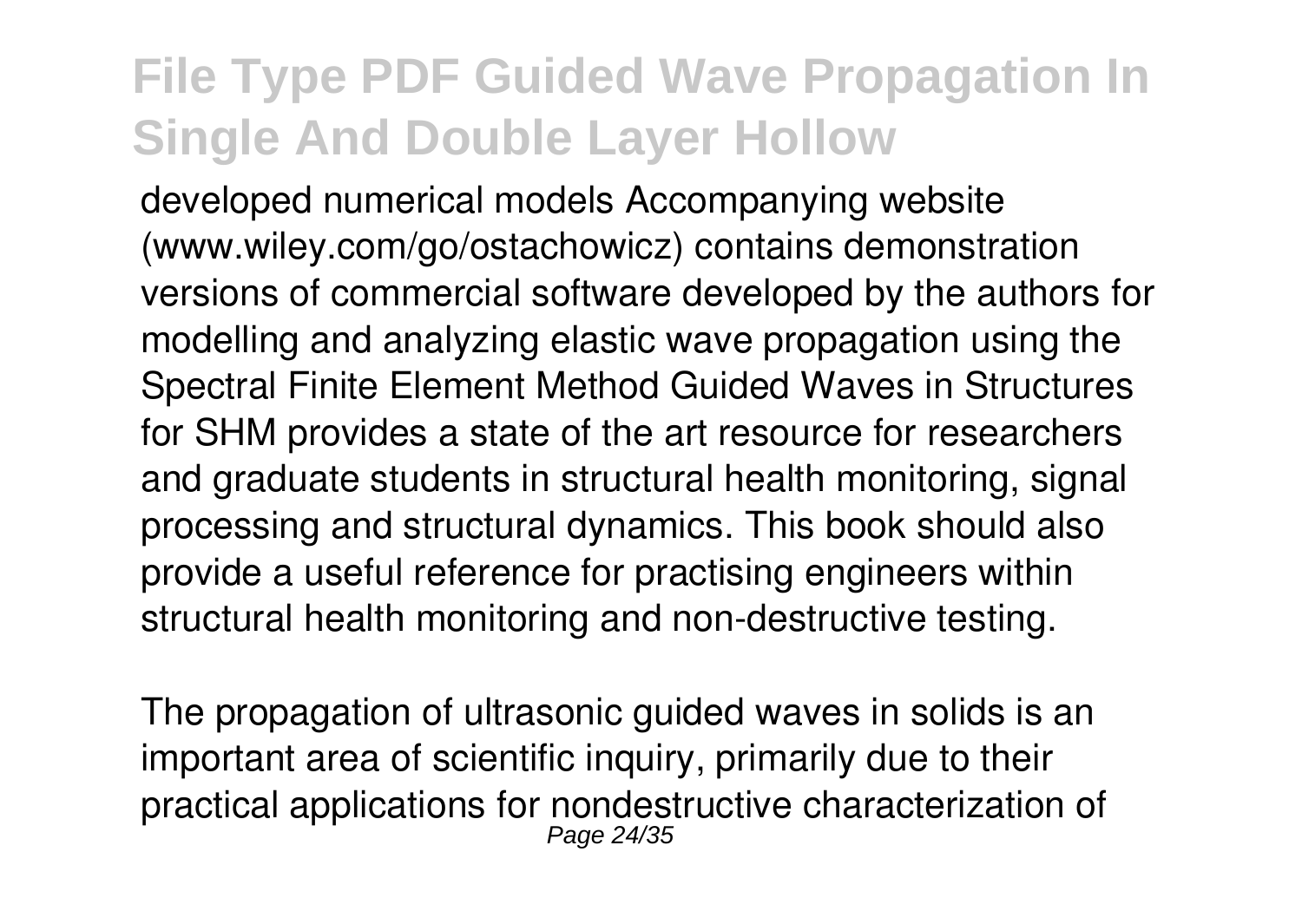materials, such as nondestructive inspection, quality assurance testing, structural health monitoring, and providing a material state awareness. This Special Issue of Applied Sciences covers all aspects of ultrasonic quided waves (e.g., phased array transducers, meta-materials to control wave propagation characteristics, scattering, attenuation, and signal processing techniques) from the perspective of modeling, simulation, laboratory experiments, or field testing. In order to fully utilize ultrasonic guided waves for these applications, it is necessary to have a firm grasp of their requisite characteristics, which include that they are multimodal, dispersive, and are comprised of unique displacement profiles through the thickness of the waveguide.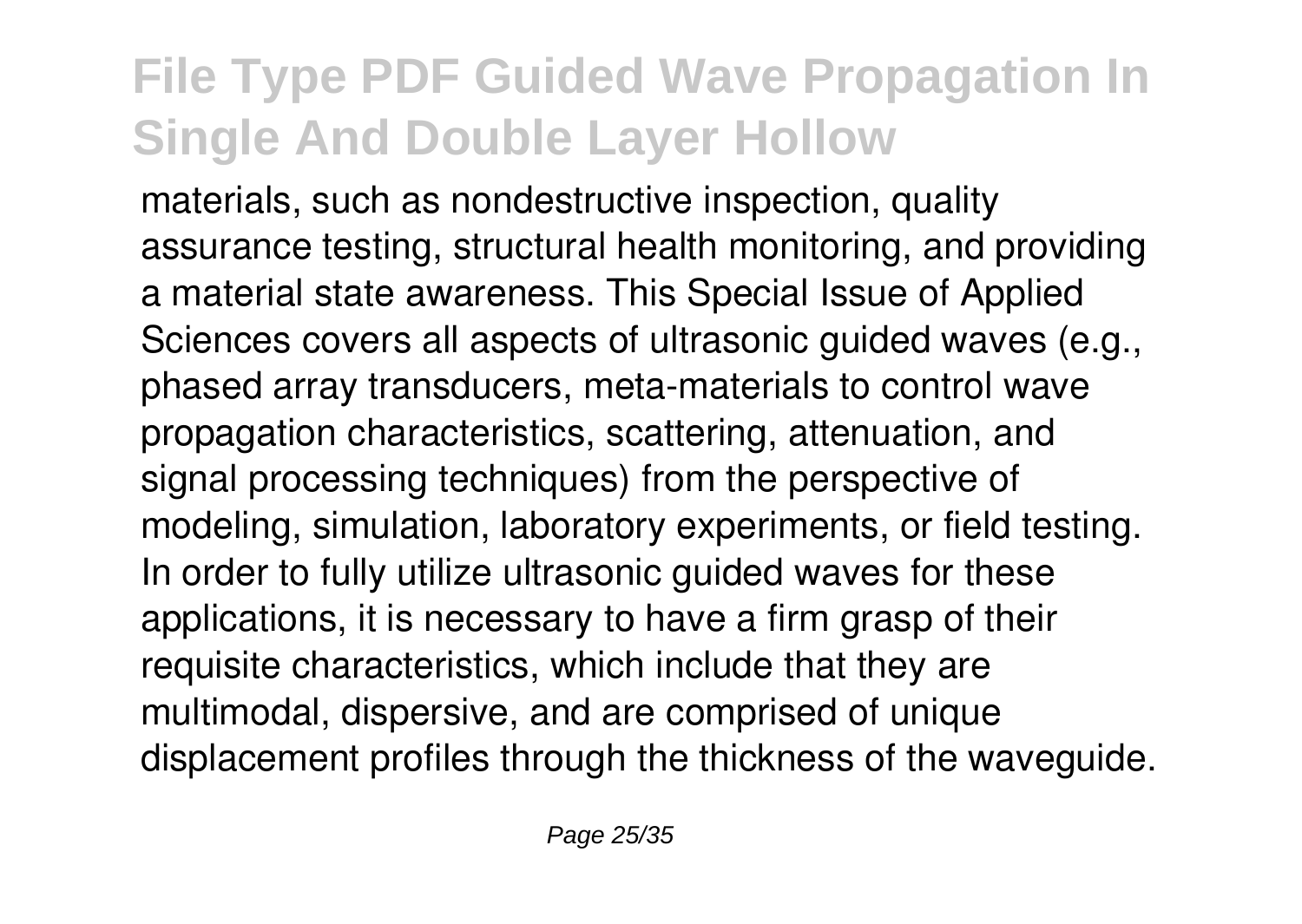The propagation of acoustic and electromagnetic waves in stratified media is a subject that has profound implications in many areas of applied physics and in engineering, just to mention a few, in ocean acoustics, integrated optics, and wave guides. See for example Tolstoy and Clay 1966, Marcuse 1974, and Brekhovskikh 1980. As is well known, stratified media, that is to say media whose physical properties depend on a single coordinate, can produce guided waves that propagate in directions orthogonal to that of stratification, in addition to the free waves that propagate as in homogeneous media. When the stratified media are perturbed, that is to say when locally the physical properties of the media depend upon all of the coordinates, the free and guided waves are no longer solutions to the appropriate wave<br>Page 26/35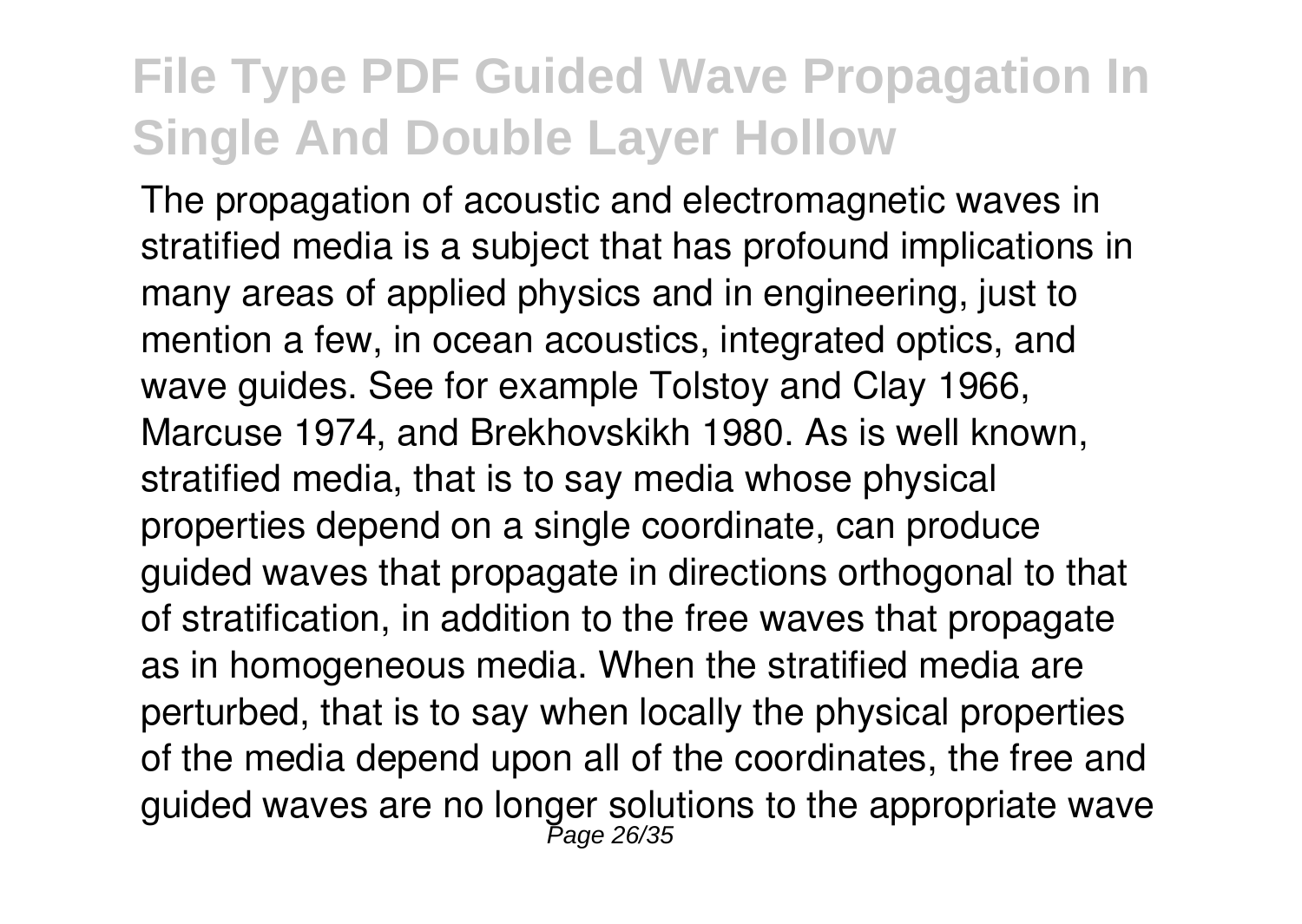equations, and this leads to a rich pattern of wave propagation that involves the scattering of the free and guided waves among each other, and with the perturbation. These phenomena have many implications in applied physics and engineering, such as in the transmission and reflexion of guided waves by the perturbation, interference between guided waves, and energy losses in open wave guides due to radiation. The subject matter of this monograph is the study of these phenomena.

Wireless communications allow high-speed mobile access to a global Internet based on ultra-wideband backbone intercontinental and terrestrial networks. Both of these environments support the carrying of information via<br><sup>Page 27/35</sup>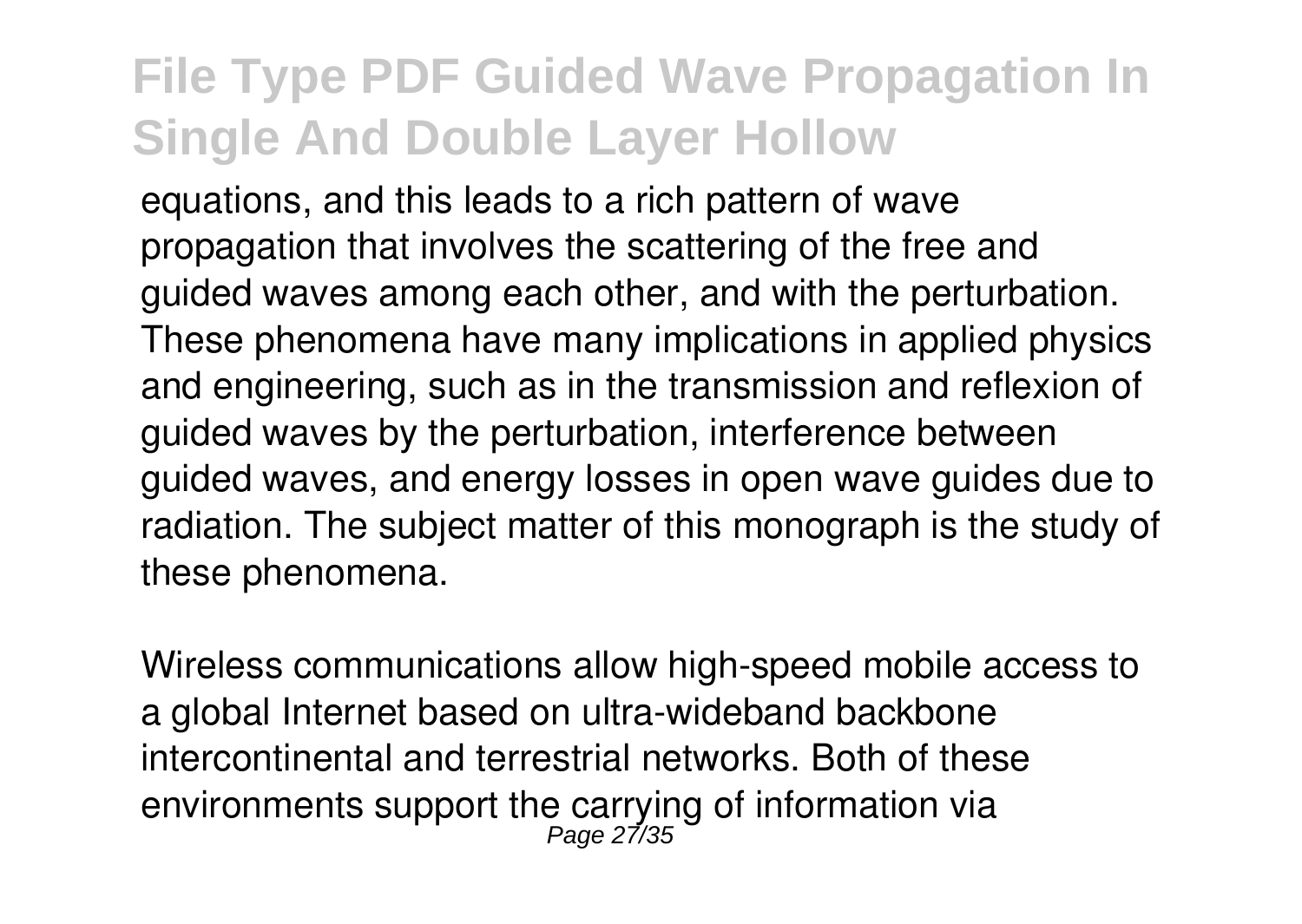electromagnetic waves that are wireless (in free air) or guided through optical fibers. Wireless and Guided Wave Electromagnetics: Fundamentals and Applications explores the fundamental aspects of electromagnetic waves in wireless media and wired guided media. This is an essential subject for engineers and physicists working with communication technologies, mobile networks, and optical communications. This comprehensive book: Builds from the basics to modern topics in electromagnetics for wireless and optical fiber communication Examines wireless radiation and the guiding of optical waves, which are crucial for carrying high-speed information in long-reach optical networking scenarios Explains the physical phenomena and practical aspects of guiding optical waves that may not require detailed<br><sup>Page 28/35</sup>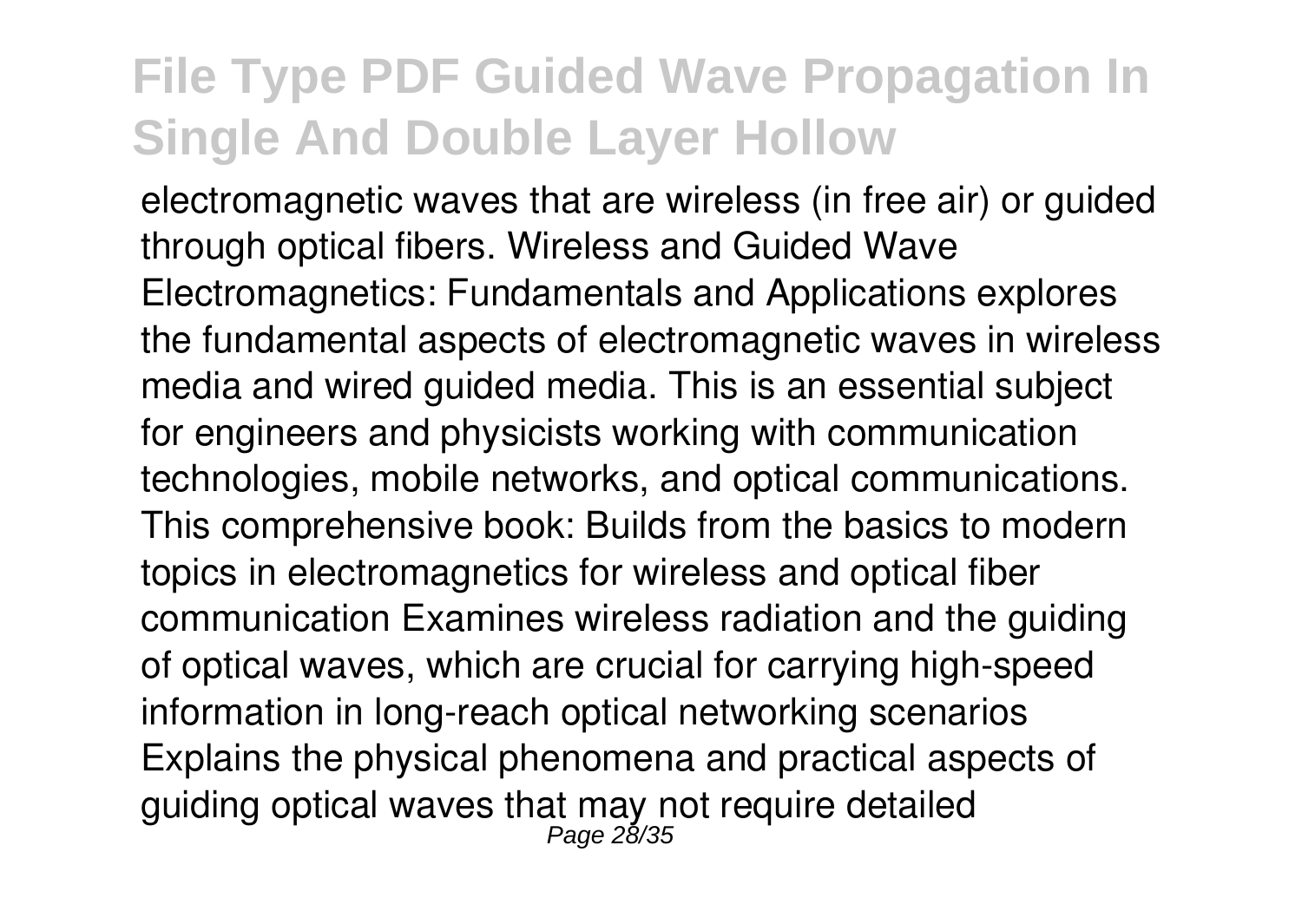electromagnetic solutions Explores applications of electromagnetic waves in optical communication systems and networks based on frequency domain transfer functions in the linear regions, which simplifies the physical complexity of the waves but still allows them to be examined from a system engineering perspective Uses MATLAB® and Simulink® models to simulate and illustrate the electromagnetic fields Includes worked examples, laboratory exercises, and problem sets to test understanding The booklls modular structure makes it suitable for a variety of courses, for self-study, or as a resource for research and development. Throughout, the author emphasizes issues commonly faced by engineers. Going a step beyond traditional electromagnetics textbooks, this book highlights specific uses of electromagnetic waves Page 29/35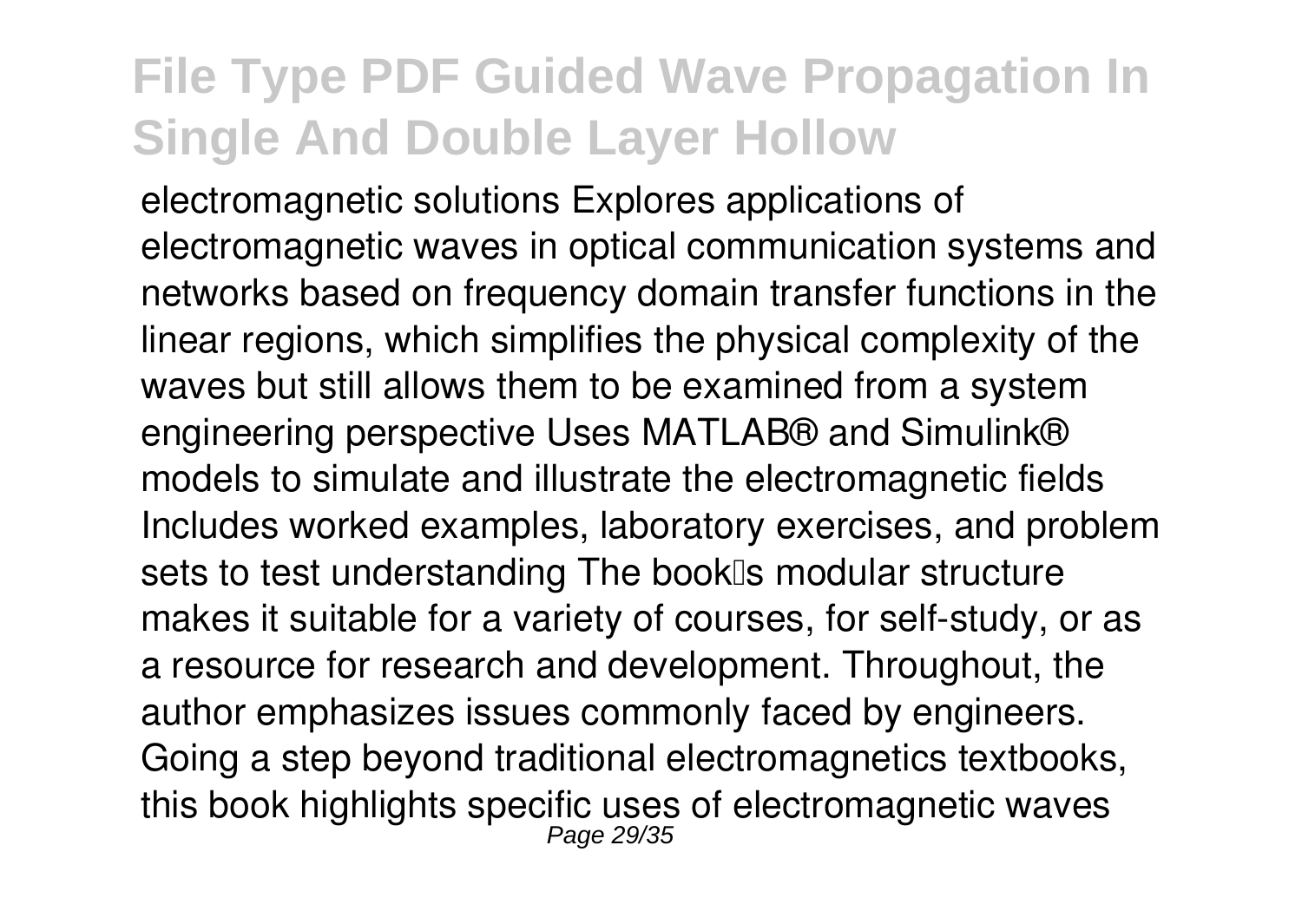with a focus on the wireless and optical technologies that are increasingly important for high-speed transmission over very long distances.

Summary: This book presents necessary background knowledge on mechanics to understand and analyze elastic wave propagation in solids and fluids. This knowledge is necessary for elastic wave propagation modeling and for interpreting experimental data generated during ultrasonic nondestructive testing and evaluation (NDT&E). The book covers both linear and nonlinear analyses of ultrasonic NDT&E techniques. The materials presented here also include some exercise problems and solution manual. Therefore, this book can serve as a textbook or reference Page 30/35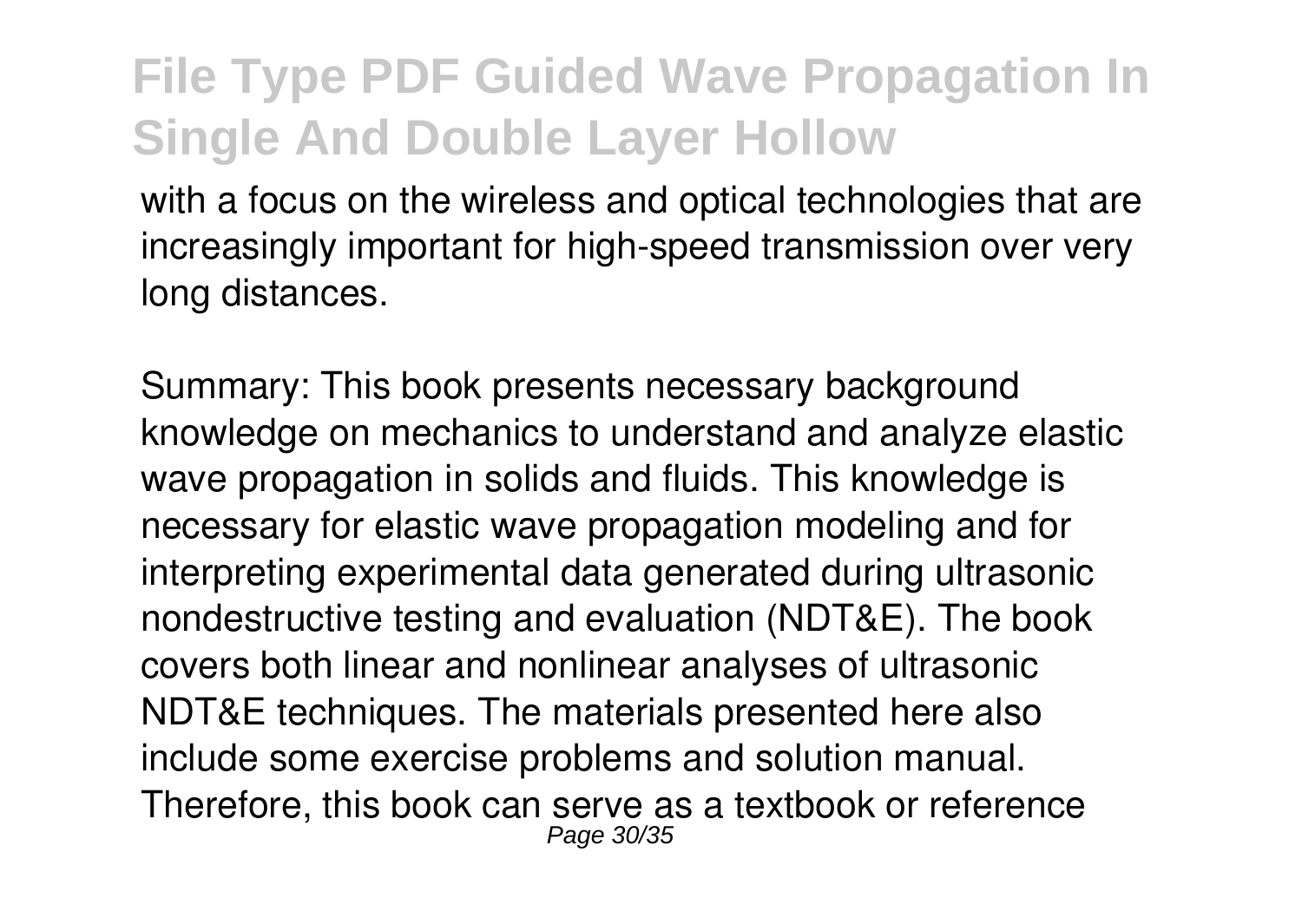book for a graduate level course on elastic waves and/or ultrasonic nondestructive evaluation. It will be also useful for instructors who are interested in designing short courses on elastic wave propagation in solids or NDT&E. The materials covered in the first two chapters provide the fundamental knowledge on linear mechanics of deformable solids while Chapter 4 covers nonlinear mechanics. Thus, both linear and nonlinear ultrasonic techniques are covered here. Nonlinear ultrasonic techniques are becoming more popular in recent years for detecting very small defects and damages. However, this topic is hardly covered in currently available textbooks. Researchers mostly rely on published research papers and research monographs to learn about nonlinear ultrasonic techniques. Chapter 3 describes elastic wave Page 31/35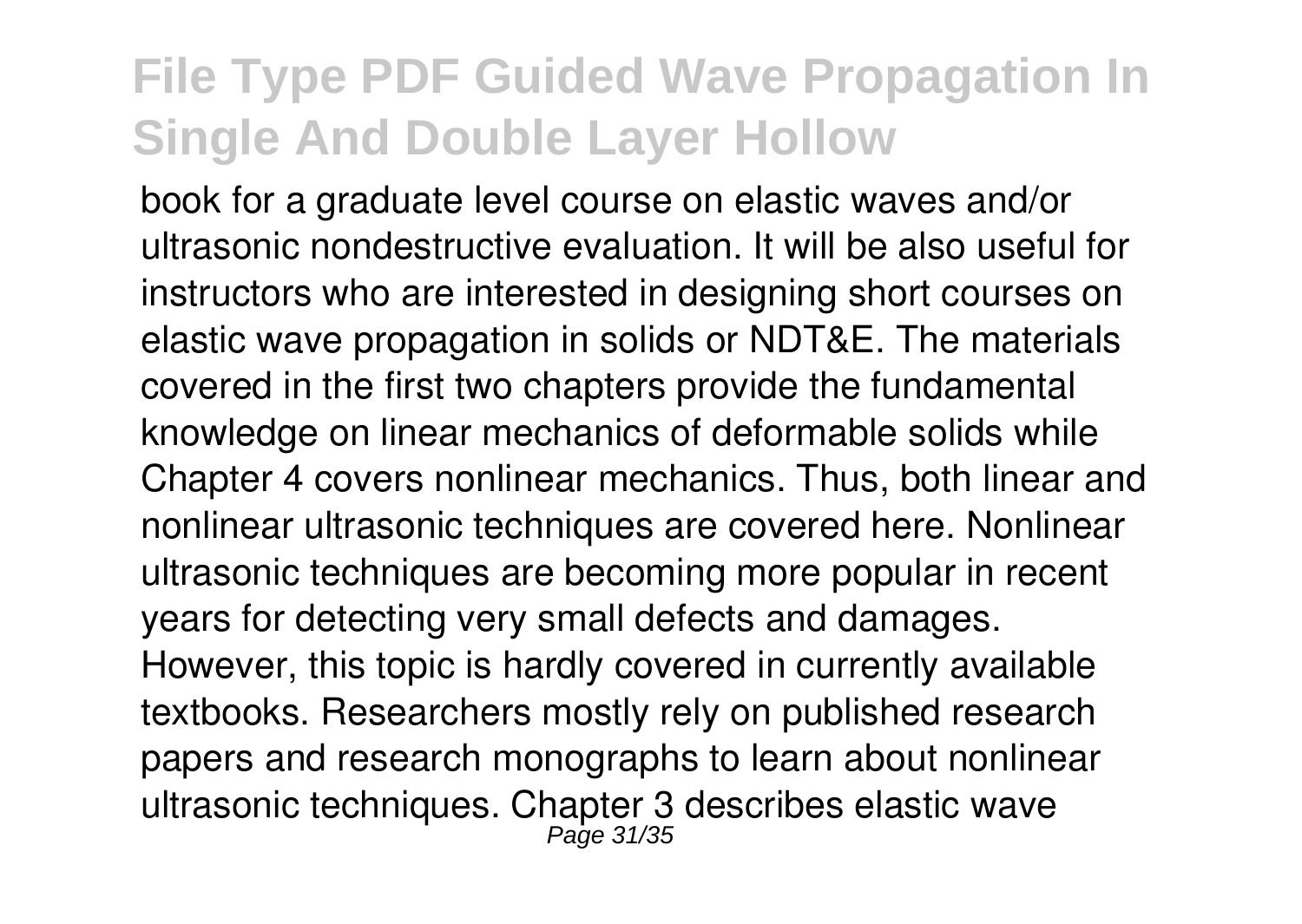propagation modeling techniques using DPSM. Chapter 5 is dedicated to an important and very active research field  $\mathbb I$ acoustic source localization  $\mathbb I$  that is essential for structural health monitoring and for localizing crack and other type of damage initiation regions. Features I Introduces Linear and Nonlinear ultrasonic techniques in a single book.  $\mathbb I$ Commences with basic definitions of displacement, displacement gradient, traction and stress. I Provides step by step derivations of fundamental equations of mechanics as well as linear and nonlinear wave propagation analysis.  $\mathbb I$ Discusses basic theory in addition to providing detailed NDE applications. I Provides extensive example and exercise problems along with an extensive solutions manual.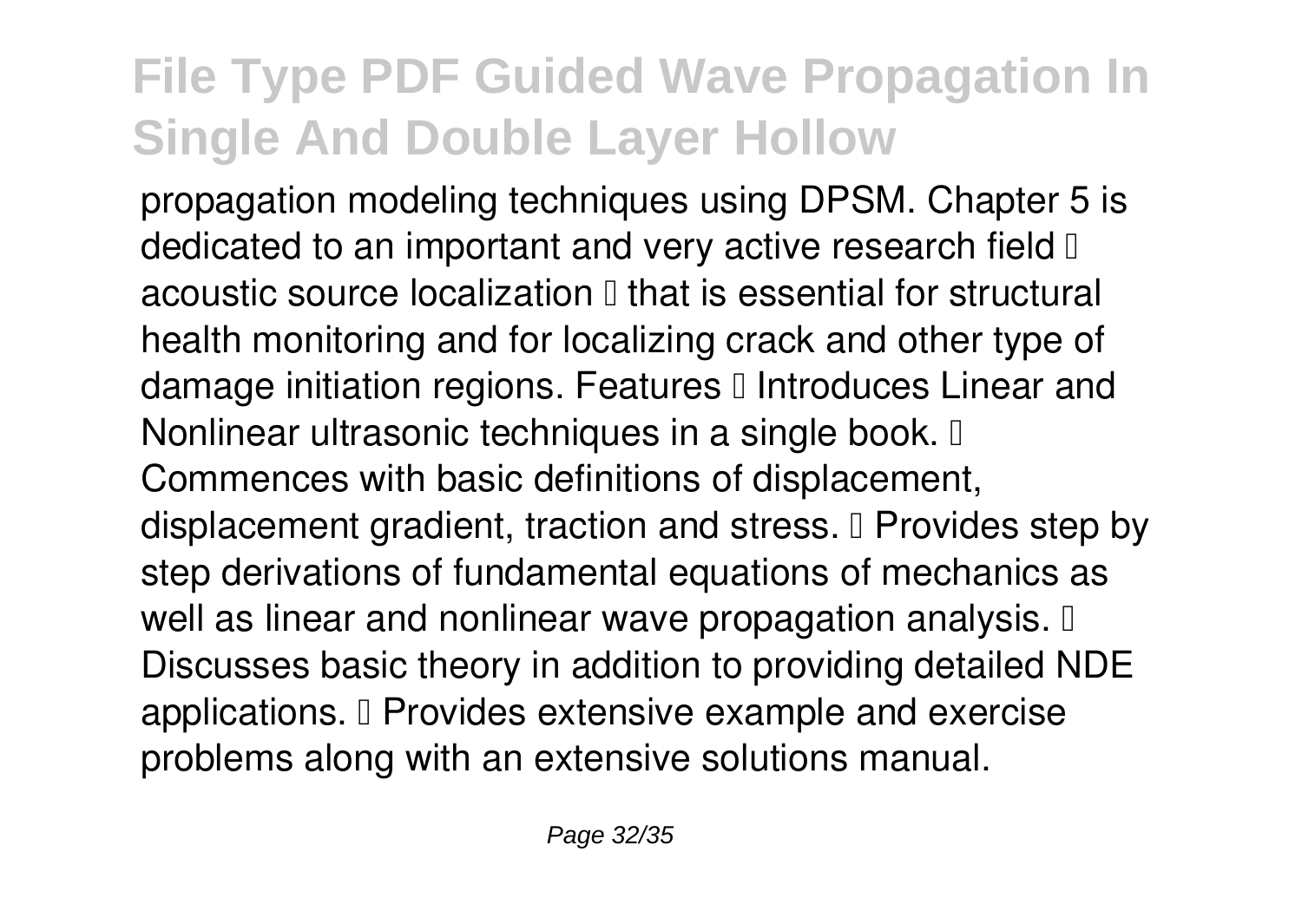Uniquely combines both the optical and electrical properties of guided-wave optoelectronic devices, providing key concepts and practical analytical techniques.

Ultrasonic waves are well-known for their broad range of applications. They can be employed in various fields of knowledge such as medicine, engineering, physics, biology, materials etc. A characteristic presented in all applications is the simplicity of the instrumentation involved, even knowing that the methods are mostly very complex, sometimes requiring analytical and numerical developments. This book presents a number of state-of-the-art applications of ultrasonic waves, developed by the main researchers in their scientific fields from all around the world. Phased array Page 33/35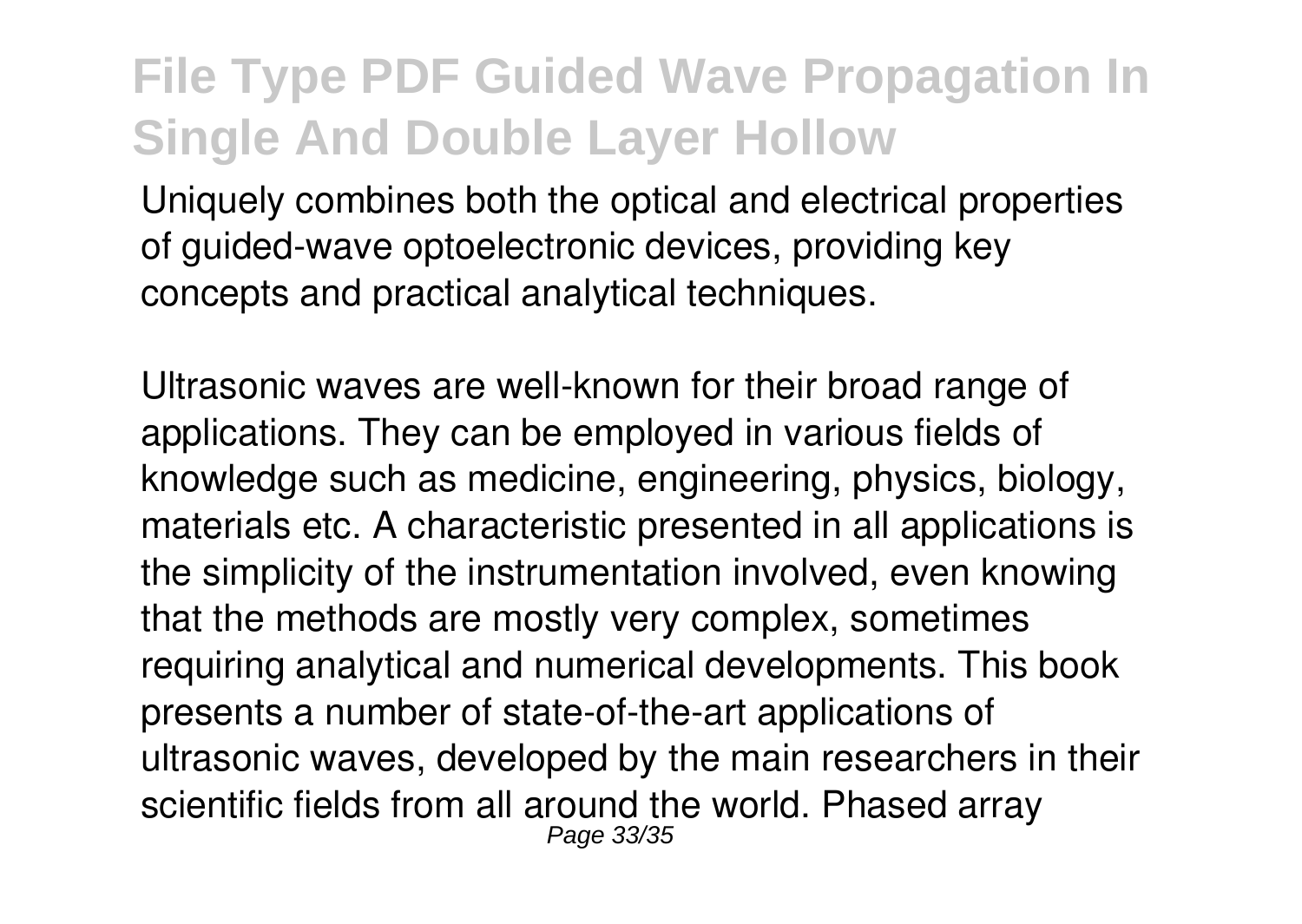modelling, ultrasonic thrusters, positioning systems, tomography, projection, gas hydrate bearing sediments and Doppler Velocimetry are some of the topics discussed, which, together with materials characterization, mining, corrosion, and gas removal by ultrasonic techniques, form an exciting set of updated knowledge. Theoretical advances on ultrasonic waves analysis are presented in every chapter, especially in those about modelling the generation and propagation of waves, and the influence of Goldberg's number on approximation for finite amplitude acoustic waves. Readers will find this book ta valuable source of information where authors describe their works in a clear way, basing them on relevant bibliographic references and actual challenges of their field of study.